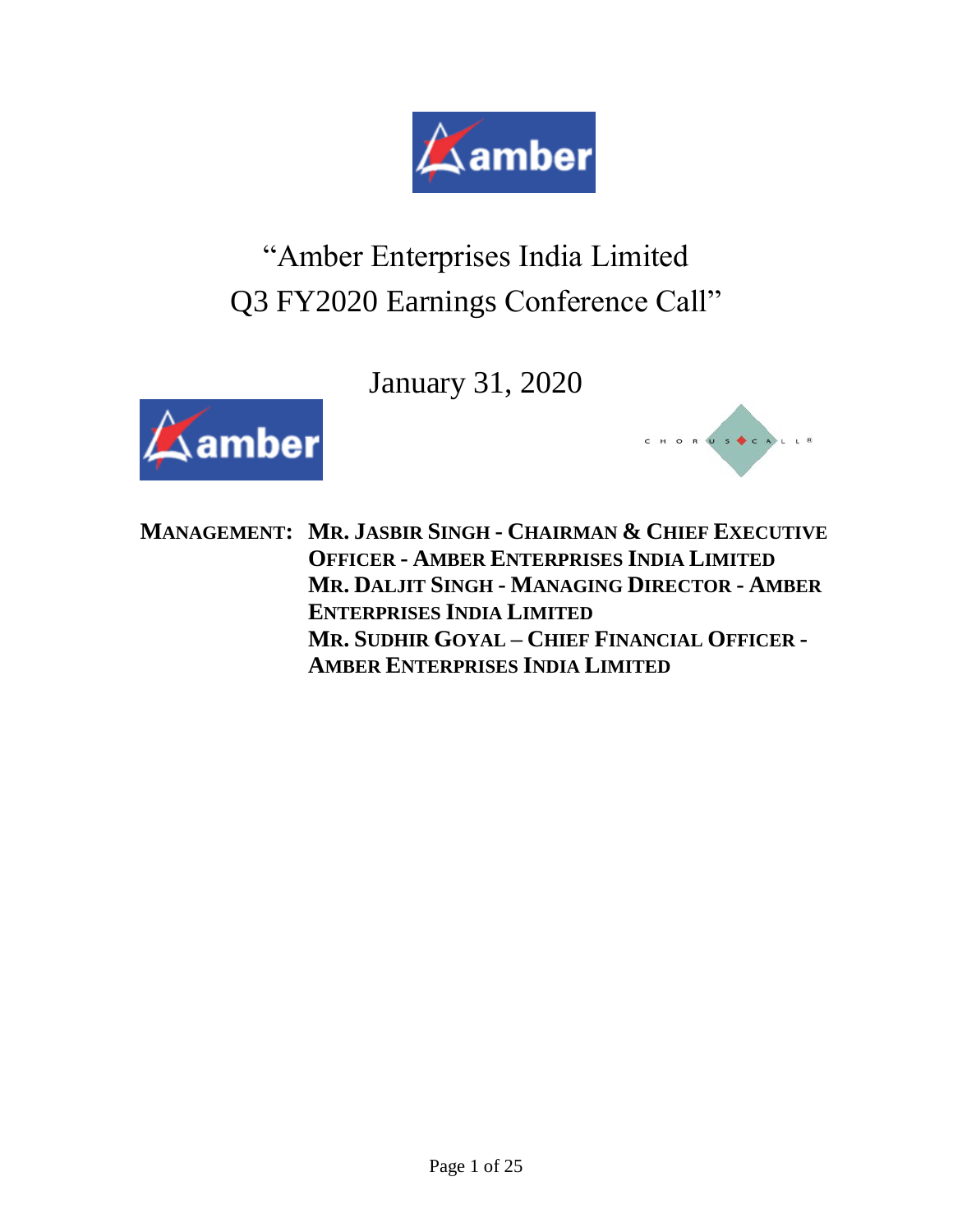

**Moderator**: Ladies and gentlemen good day and welcome to Amber Enterprises India Limited Q3 FY2020 earnings conference call. This conference call may contain forward-looking statements about the Company, which are based on the beliefs, opinions and expectations of the company as on date of this call. These statements are not the guarantees of future performance and involve risks and uncertainties that are difficult to predict. As a reminder, all participant lines will be in the listen-only mode and there will be an opportunity for you to ask questions after the presentation concludes. Should you need assistance during the conference, please signal an operator by pressing "\*" then "0" on your touchtone phone. Please note that this conference is being recorded. I now hand the conference over to Mr. Jasbir Singh, Chairman and Chief Executive Officer of Amber Enterprises India Limited. Thank you and over to you Sir!

**Jasbir Singh**: Good afternoon everyone and a warm welcome to our Q3 and 9 months FY2020 earnings conference call. Today I am joined by Mr. Daljit Singh, Managing Director, Mr. Sudhir Goyal, CFO and Strategic Growth Advisors, our Investor Relation Advisors.

> We have uploaded our updated result presentation on the exchanges, and I hope everybody had an opportunity to go through the same.

> Let me take you through business updates followed by operational and financial highlights for Q3 and 9 months FY2020, post which we will open the floor for Q&A for the participants.

> Room AC industry continues to perform well, despite slowdown in overall economy. We see decent growth potential in the room AC industry due to lower penetration of the product, high aspiration for desire of comfort living, growing per capita income and easy financing options available in the market, which enhances the purchasing power to buy the product and lastly the shortening of the replacement cycle which will aid the industry growth. Deeper penetration of omni channel and e-commerce players has also increased the market reach of the products even in rural India.

> As per industry estimates, e-commerce sales now contribute nearly about 12% of the overall sales volumes. As per our estimates, industry grew by 18% for the first 9 months of the financial year and Amber outperformed the industry by growing 75% in terms of volumes for the 9 months FY2020. Our performance is largely due to

• Industry growth,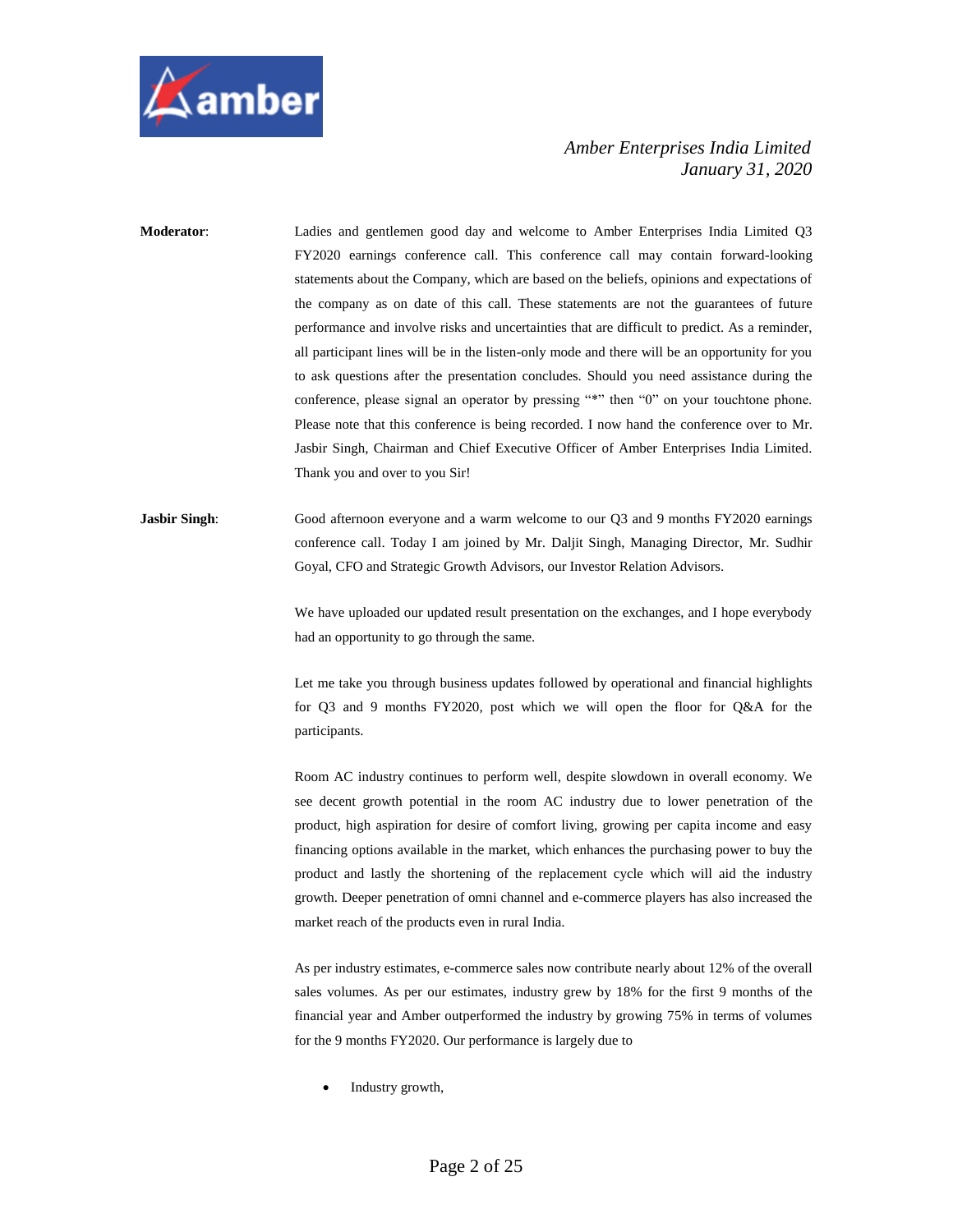

- Increasing share of outsourcing market and demand for product procurement locally,
- Deeper penetration in the existing customers for supply of components and multiple SKUs and
- Continuous acquisition of New Customers.

We have also witnessed that the delta of seasonality curve is reducing over the years and the demand for the product is now increasing even in the non-seasonal period, giving us the leverage to phase out our production across the year. We are also seeking multiple opportunities in the export markets and we have also started supply of components to various export markets like Sri Lanka, Bangladesh, Nigeria and US. We are optimistic that export can be a huge potential market going forward on a long-term basis since the world is moving towards the China  $+1$  strategy. We have already started the talks with various OEMs for export opportunities and envisage good potential going forward.

We have been able to maintain our growth momentum and clocked volume growth of 75% as compared to 9M FY19. Our Room AC volumes for the quarter stood at 5.72 lakhs unit as compared to 4.23 lakhs in Q3 FY19. Room AC volumes for 9M FY20 stood at 20.24 lakhs units as compared to 11.54 lakhs in 9M FY19 a growth of 75%. As highlighted earlier, we endeavor to grow at a higher pace than the industry.

I would also like to highlight that not only our room AC division but our components and mobile application business division, which includes business operations of Sidwal are growing at a healthy pace and our penetration level with customers is increasing.

Our room AC revenue grew by 72% and stood at Rs.1,596 Crores in 9M FY20 as compared to Rs.931 Crores in 9M FY19.

Our revenues from components and mobile application business including revenue from Sidwal grew by 68% clocking a revenue of 1,052 Crores in 9M FY20 as compared to 625 Crores in 9M FY19.

As far as the subsidiaries are concerned, Sidwal is on growth trajectory and 9M FY20 revenues of Sidwal stood at 176 Crores and EBITDA stood at about 39 Crores with an EBITDA margin of 22% with healthy order book in hand and increasing metros and air conditioned coaches being manufactured, we are confident on the growth outlook for Sidwal going forward. We have realigned and streamlined the operations of Sidwal as per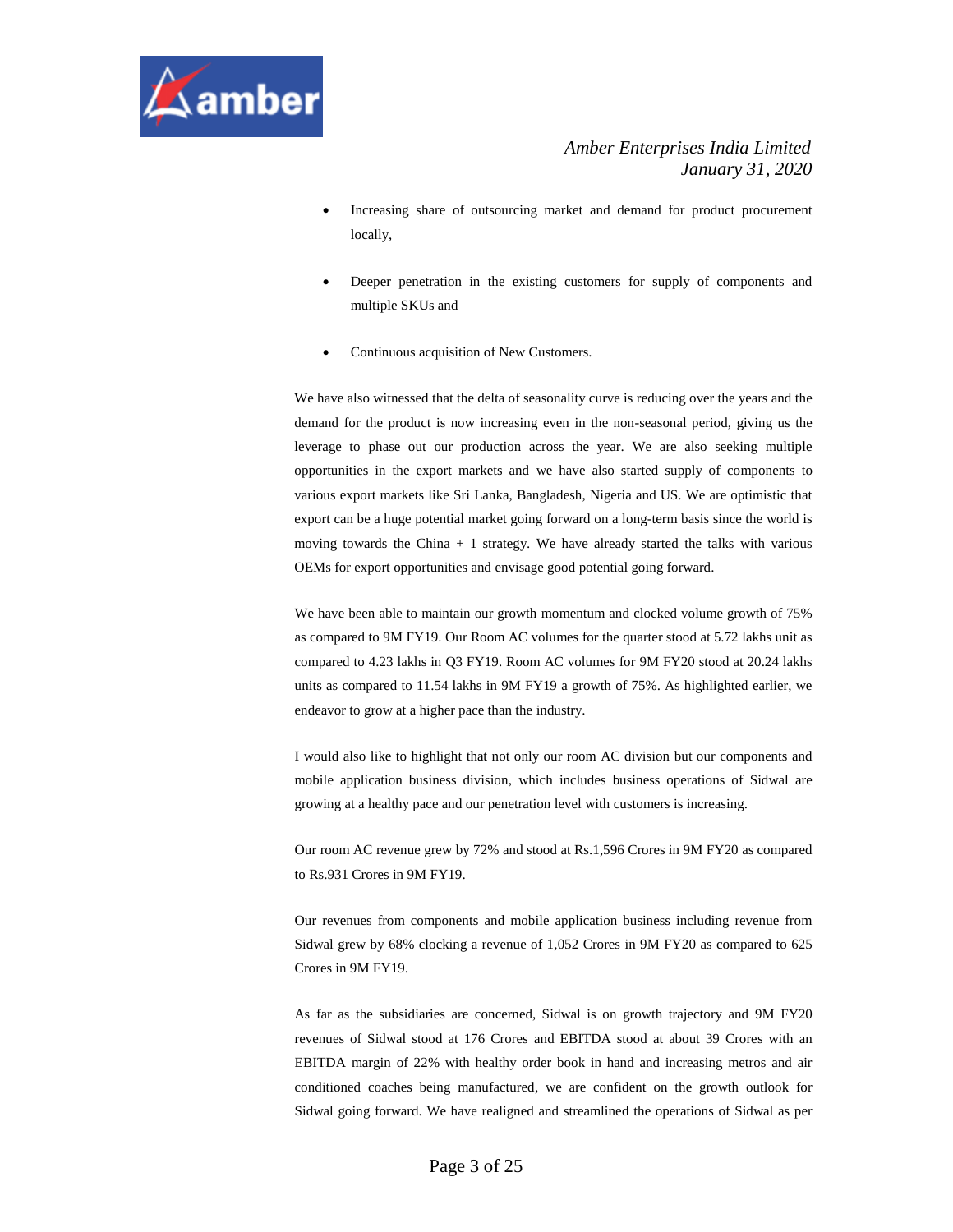

Amber's standard and see operational efficiencies flowing in. Better control over inventory management, prudent collection followups and scale of buying leverage due to Amber's purchasing power will further aid to the operations of Sidwal.

Revenues for PICL stood at Rs.128 Crores for 9M FY20 a growth of 48%. Increased demand for locally manufactured components and product basket addition has increased the share of business amongst customers. EBITDA for PICL stood at Rs.8 Crores with EBITDA margins of 6.6%. PAT for PICL for 9M FY20 stood at Rs.1.7 Crores.

Our subsidiaries IL Jin and Ever are also doing well. The customers, which are being added recently, will have partial impact this year and full year impact next year. We foresee revenues and margin uptick in these subsidiaries as well.

Revenue for IL Jin stood at Rs.232 Crores in 9M FY20 and in Ever revenue stood at Rs.214 Crores in 9M FY20 with an EBITDA margin of 5.8% and 3.5% respectively for 9M FY20. With increasing efficiency and addition of new customers we envisage an increase of margins in Ever also going forward. As the market is moving rapidly towards Inverter AC's, we are confident of growing our revenue share from IL Jin and Ever going forward. I will now take you through the financial numbers on the standalone highlight first.

The total standalone revenue for Q3 FY20 stood at Rs.568 Crores up by 46% as against Rs.389 Crores for the corresponding quarter last year. Revenue for 9MFY20 stood at 1,957 Crores as compared to 1,217 Crores in 9M FY19 a growth of 61%. Revenue from room AC grew at 71% from 931 Crores to 1,596 Crores in 9M FY20. Our operating EBITDA post the impact of Ind-AS 116 for the quarter stood at Rs.25 Crores as compared to Rs.19 Crores in Q3 FY19, a growth of 31% on a YoY basis. EBITDA margins for Q3 FY20 stood at 4.4%. Operating EBITDA for 9M FY20 stood at Rs.137 Crores as compared to Rs. 91 Crores in 9M FY19 a growth of 52%. Operating EBITDA margin stood at 7% for 9M FY20. Standalone PAT for 9M FY20 stood at Rs.65 Crores as compared to Rs.31 Crores for 9M FY19 a growth of 109% Y-o-Y basis. PAT margins for 9M FY20 stood at 3.3% as compared to 2.5% for 9M FY19 an increase of 76 bps.

Our net debt as on December 31, 2019 for standalone entity stands at Rs. 259 Crores as compared to Rs. 228 Crores on September 30, 2019. Our working capital days are at 56 days from 66 days in corresponding period last year, so there is a positive jump here.

Moving on to the consolidated results, our revenue for Q3 FY20 grew by 52% from Rs.518 Crores to Rs.788 Crores, growth from subsidiaries has been significantly up as compared to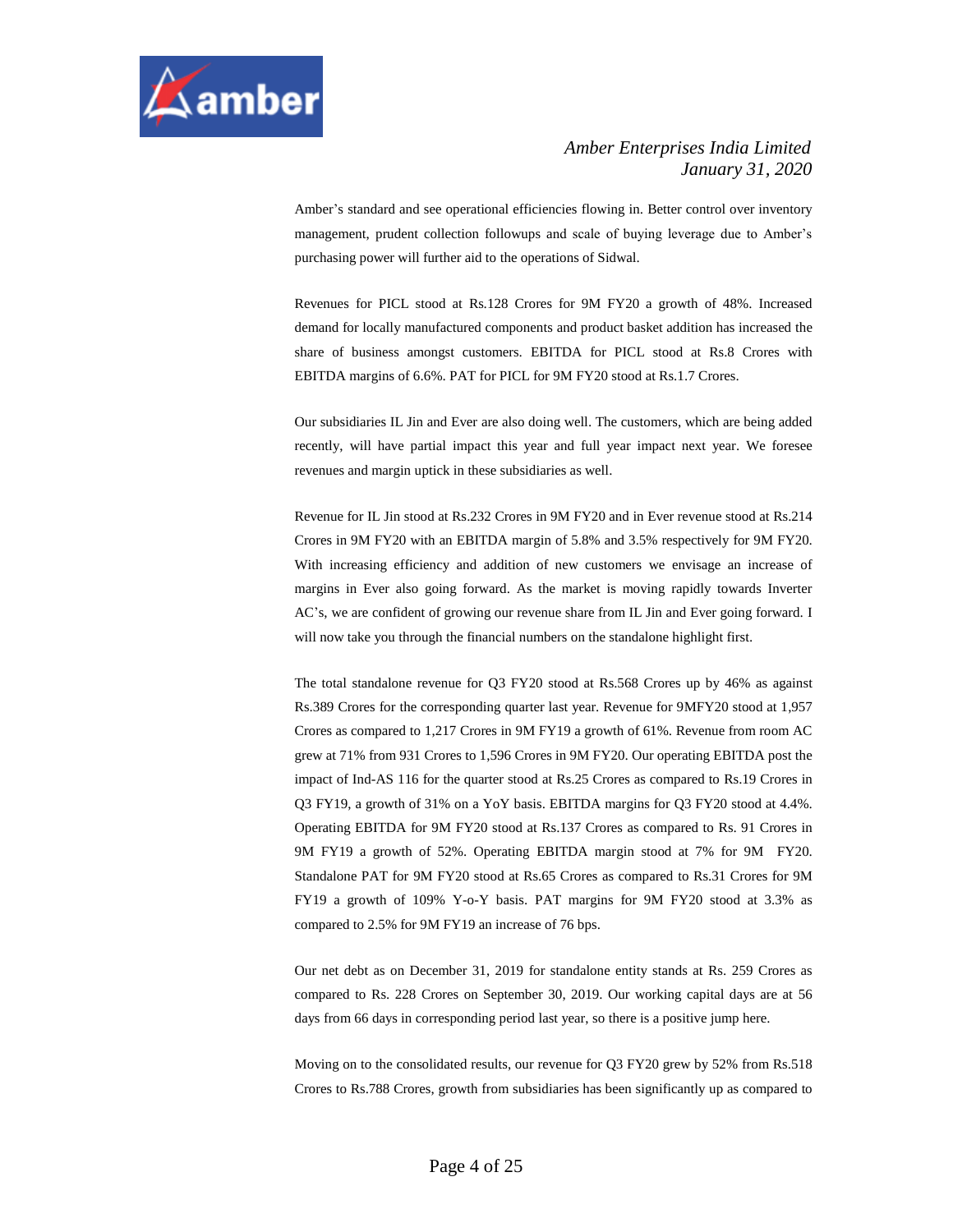

last year with better margins. 9M FY20 revenue stood at Rs.2,648 Crores as compared to Rs.1,556 Crores in 9M FY19 a growth of 70%.

Revenue breakup from the subsidiaries before the intercompany adjustments for 9M FY20 stands as below.

PICL contributed Rs.128 Crores with EBITDA margins of 6.6%

IL JIN contributed Rs. 232 Crores with EBITDA margins of 5.8%

Ever contributed Rs.214 Crores with EBITDA margins of 3.4%

Sidwal contributed Rs.176 Crores with EBITDA margins of 22%

Operating EBITDA for Q3 FY20 on consolidated basis at Rs.52 Crores as compared to Rs.26 Crores in Q3 FY19 a growth of 103%. EBITDA margin stood at 6.7% for Q3 FY20 as compared to 5% in Q3 FY19 an increase of 167 bps Y-o-Y basis. Operating EBITDA for 9M FY20 stood at 207 Crores as compared to 105 Crores in 9M FY19 a growth of 98%. Operating EBITDA margins for 9M FY20 increased by 110 bps on Y-o-Y basis to 7.8% with higher room AC volumes, standout performance in subsidiaries and operating leverage playing out, we were able to deliver higher margins. PAT for Q3 FY20 stood at Rs.25 Crores as compared to Rs.4 Crores in Q3 FY19. PAT for 9M FY20 stood at Rs.101 Crores as compared to Rs.28 Crores in 9M FY19, a growth of 263%. PAT margins for 9M FY20 stood at 3.8% giving an increase of 203 bps on Y-o-Y basis.

We have not taken the benefits of lower tax rate since we have accumulated MAT credit in our books for standalone entity Amber; however, lower tax benefits have been availed for the subsidiaries.

Our net debt on consolidated basis for December 31, 2019 stood at Rs.334 Crores, our ROCEs are in the improving trajectory and we further foresee an expansion in ROCE due to operating leverage playing out and better control over the working capital. ROCE for 9M FY20 stood 19.5%.

Our constant endeavor would be to increase penetration and increase our wallet share in the existing customers continuously add new customers and enhance our products with new technologies by focussing on R&D. With this I open the floor for discussion.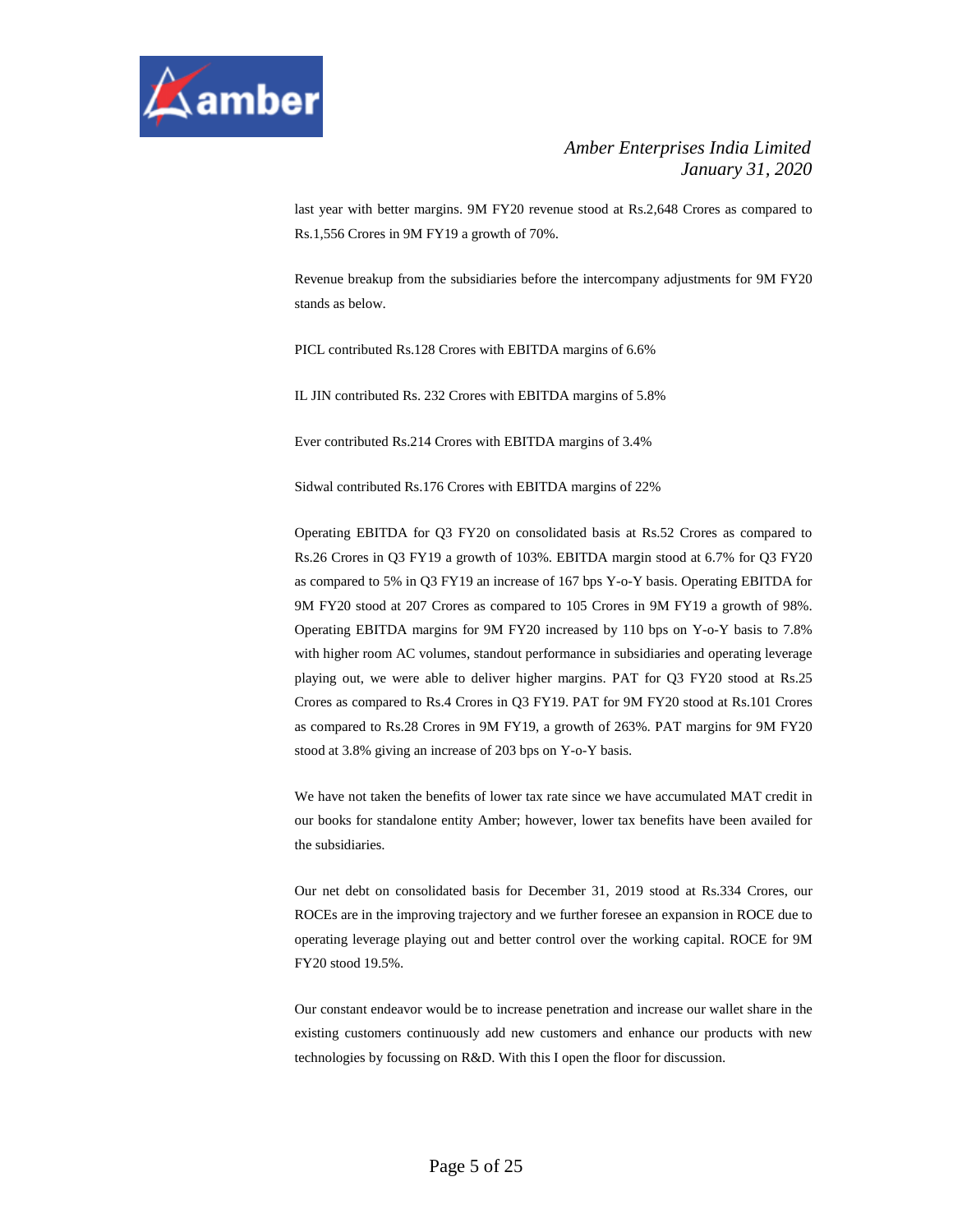

- **Moderator**: Sure. Thank you very much. We will now begin with the question and answer session. The first question is from the line of Vihang Subramanian from Samsung Asset Management. Please go ahead.
- **Vihang Subramanian:** Thanks for taking my question and congratulations on a good set of numbers. My first question is on the standalone PBT like excluding other income that has like declined significantly so just wanted your sense on why that has happened is it because we have added a lot of new customers as well in 4Q FY19 and standalone business so is there is a function of like mix changing between indoor and outdoor units or is it a function of higher input cost so just wanted your sense on that?
- **Jasbir Singh:** No, the decrease of PBT is just a function of increase in interest cost because of acquisition of Sidwal and also for the remaining stake of Ever Electronics, so there was an outgo of almost Rs. 218 Crores for both these acquisitions and which has increased in the debt levels increasing our interest cost so that is the reason why PBT is looking depressed.
- **Vihang Subramanian:** Is there any other component in the interest cost like LC changes or bill discounting or any other component is there in the interest cost?
- **Jasbir Singh:** In the finance charges there are other components that are right.
- **Vihang Subramanian:** Okay could you probably discuss what those components or any just one or two meaningful components?
- **Sudhir Goyal:** The other components including finance charges are LC issuing charges, majorly are those and on consolidated basis it includes bank guarantee charges as well.
- **Vihang Subramanian:** Second question is on the compressors that we import from China are they from the Hubei region where most of the electronics are manufactured?
- **Jasbir Singh:** No, compressors are coming from various plants not only from China we get compressors from Korea as well as China and Highly from India also.
- **Vihang Subramanian:** What kind of inventory days do you carry for these compressors like do you see any risk basically it is a supply chain in case say the corona virus gets extended and if supply shuts down that side or something?
- **Jasbir Singh:** So, the suppliers' factories were supposed to open on 27<sup>th</sup> January, which have got extended to 10<sup>th</sup> February now.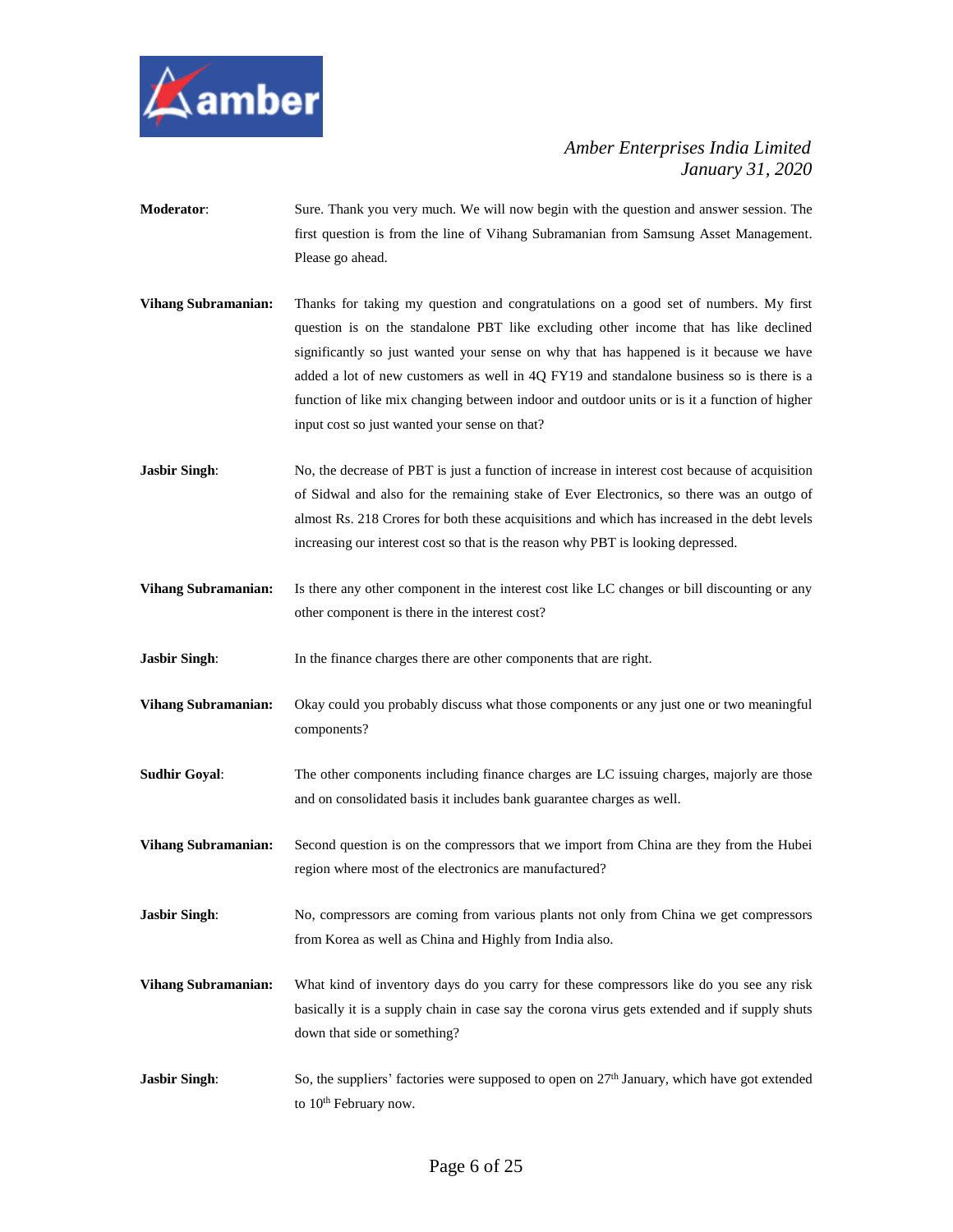

**Vihang Subramanian:** Correct.

- **Jasbir Singh:** Some of them are opening on 8<sup>th</sup> February and some of them are opening on 10<sup>th</sup> February. We are covered for that particular extension, but however in case this gets further extended, Then we may also see some impact
- **Vihang Subramanian:** Sir my last question, your component business has grown really well and the subsidiaries have grown very well, so is it because of new customers which you have added or is it like you are witnessing some increased traction towards imports substitution within components and just to add to this if you could just also clarify how much import substitution is left within components which you can potentially tap?
- **Jasbir Singh**: See it is a mix of all the 3, largely in the component sector large substitution is yet to happen because all these components like electronic PCB boards, heat exchangers as well as the motors, the final products performance is dependent on the functionality of these component. Also, no company will give us approval without conducting a proper reliability test, so there is an addition of 4 customers in IL Jin, which has got to increase for this. In motors also, we have increased the wallet share within our existing customers like we have increased wallet share with Daikin and with Hitachi with Blue Star. On the Sidwal side there is a lot of traction on the new air condition coaches being built by Indian Railways where we have a strong order book and also on the Metro side there are new orders, new customers have been added like CRRC China has been added and BEML has been added recently, so it is a mix of both. Import substitution is not impacting to large extent and is still to come and we foresee that import substitution will start happening from next financial year onwards from FY21, FY22 onwards and for the other cases increase in wallet share as well as increase in customer has lead through this growth.
- **Vihang Subramanian:** Thank you so much Sir. That is, it from my side.

**Moderator**: Thank you. The next question is from the line of Ankur Sharma from HDFC life. Please go ahead.

**Ankur Sharma:** Just going back to the previous caller's question on the margins at the standalone level and even when I look at the gross margins or at the EBITDA margins we have seen that over the last two quarters there has been some decline and at the gross margin level over the last two to three quarters now and I believe what was told to us was the higher mix of IDU is also something, which has kind of impacted the margins, so how do you see the margins on full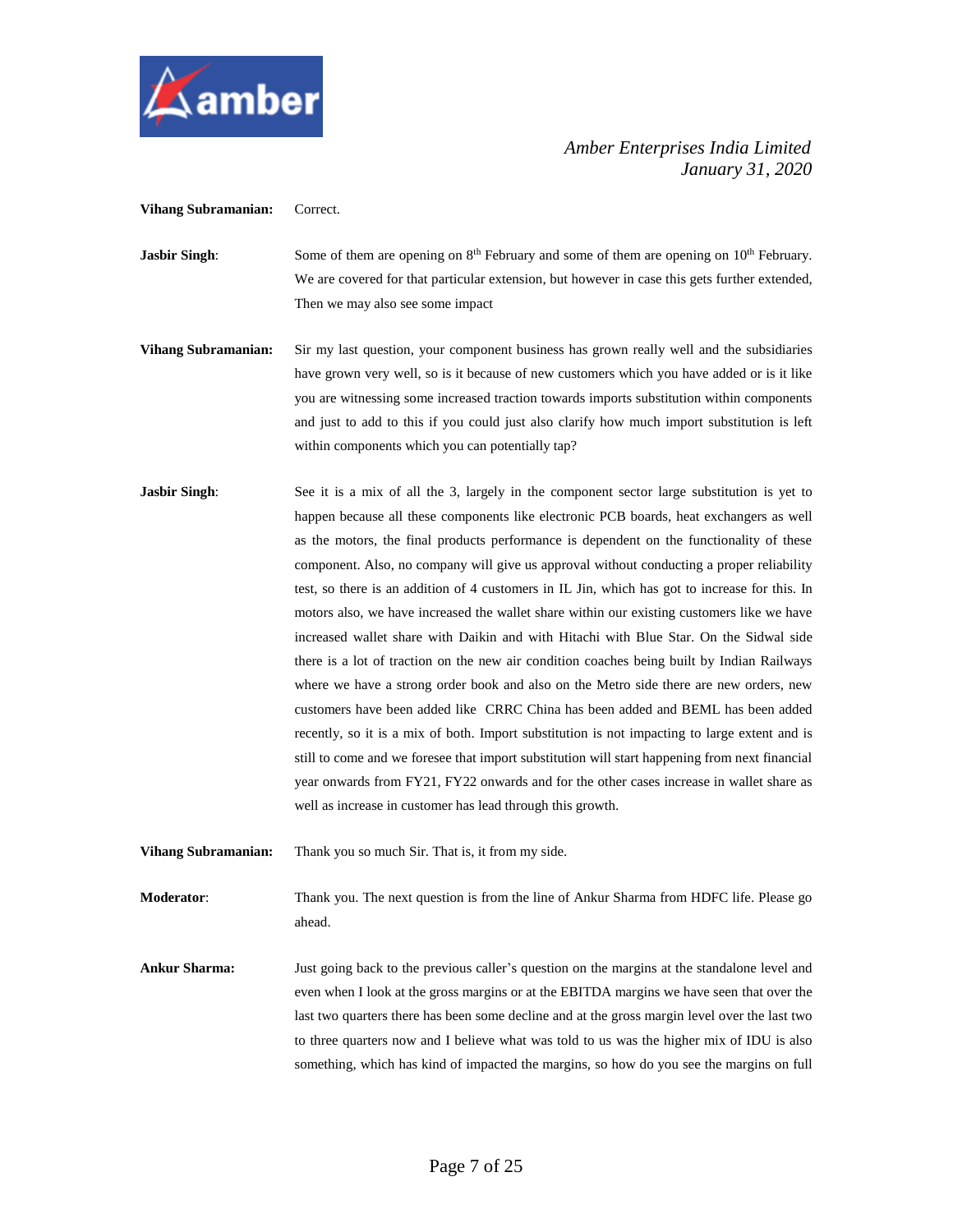

year basis, do you see margins kind of going back to the FY19 levels or do you think this decline could sustain?

**Jasbir Singh:** Actually, it is very difficult to predict how it will go further, because we are solution provider and it is totally up to customers to pick and choose what kind of product mix and what kind of category of product mix they want to go on for, so one is the margin in the percentage terms, there is a change in margins, which is primarily because of forex also. If you are comparing with last year margins, the dollar price was about 69 whereas now the average costing is coming to 71, so margins will change in the RMC charges, the raw material cost in terms of percentage will change, and then of course the product mix keeps on changing it is very difficult to see, but yes on a consolidated basis if we want to see margins will be on the upside trends, and it will also depend on the commodity prices moving forward because we do not know in case for example we are selling Rs.100, 15% is our gross margin. However, 100 can become 105 because of currency or commodity, but 15 remains 15. It can go either way, it can come to 95 also then 15 remain 15, so percentages will keep on changing but what we focus on is the absolute growth in the EBITDA terms as well as in the PAT terms.

- **Ankur Sharma:** You gave the numbers for the subsidiaries for the 9 months, could you break that out for Q3 also for the four subsidiaries sales and EBITDA?
- **Jasbir Singh:** Yes, so in Sidwal we have done in Q3 revenue of Rs. 68 Crores EBITDA is 18 Crores in Sidwal and PICL we have done a turnover of 43 Crores with EBITDA of almost 3 Crores. In Ever Electronics we have done 58 Crores with EBITDA of 1.8 crs and in IL Jin Electronics we have done 66 Crores with EBITDA of 4.28 Crores.
- **Ankur Sharma:** One was on the whole China sourcing, which could kind of get affected because of this outbreak, so apart from compressors what else do we really import from China?
- **Jasbir Singh:** We import lot of products. We import cross flow fans, we import valves, we import electronic PCB boards, we import copper, we import aluminium, and there is lot of products, which comes from China. There are smaller components also which comes from China today, but we have different and alternate sources like copper we have a source from Malaysia, which is not affected so our supplies are intact on that, but yes as we are covered till March, almost mid March in case this gets extended then definitely as I told earlier we will be impacted.

**Ankur Sharma:** I got it okay. Thank you so much Sir.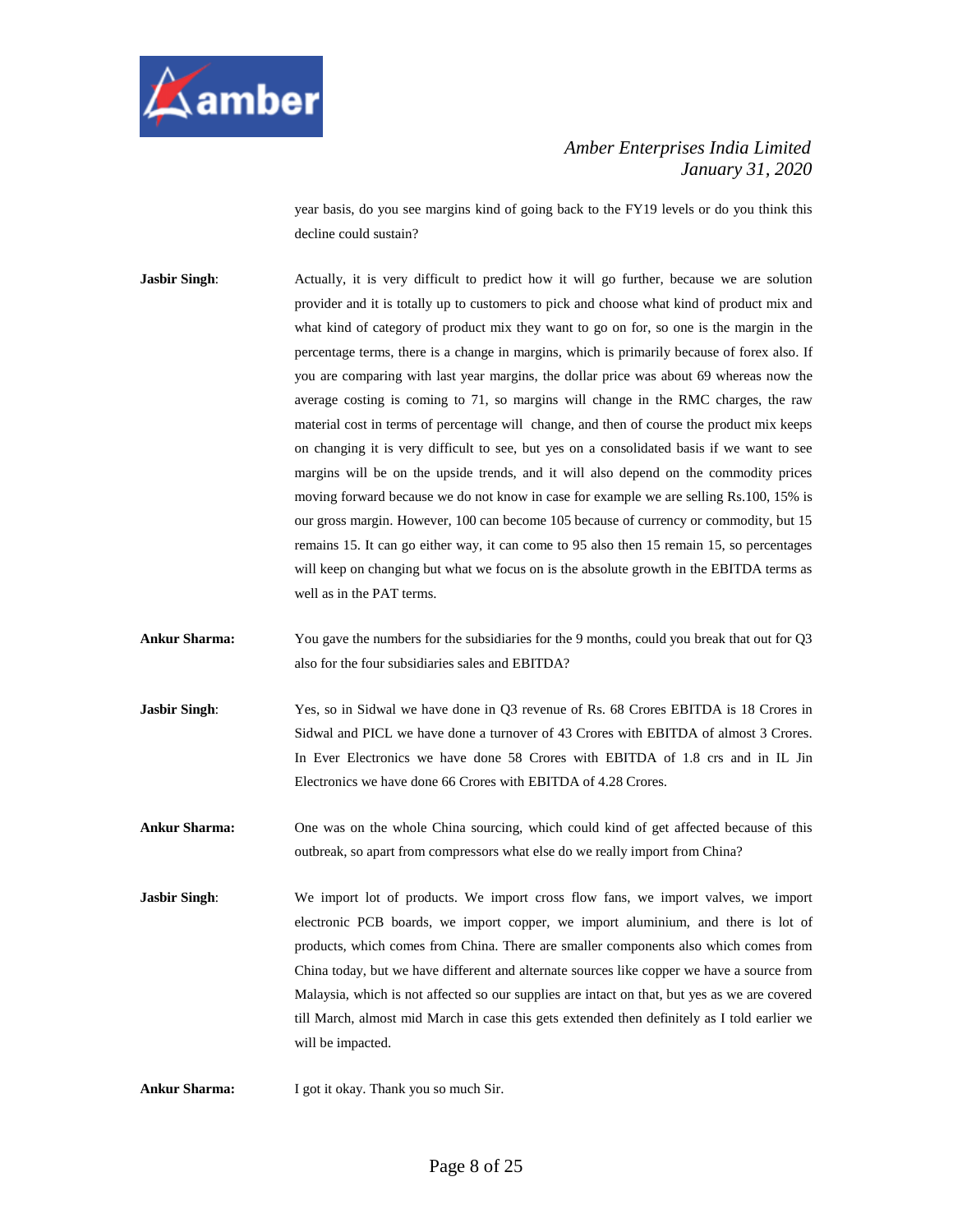

**Moderator**: Thank you very much. We move to the next question. The next question is from the line of Aditya Bhartia from Investec. Please go ahead.

**Aditya Bhartia:** In 9 months as well as third quarter of this year it appears that component revenue**s** for the standalone entity have grown at a pace lower than the overall room AC revenues is it that our customers are asking for a finished product solution as opposed to components and that is also one of the reasons why margins are trending down?

- **Jasbir Singh**: Actually, this is not in our hand as I explained you earlier Aditya. It totally depends on customer to customer. What matters for us is our wallet share within the customer. This is flexibility which Amber gives to its customers for switching their requirements with us on a very short notice, but yes if you see the components on absolute basis have grown pretty well and you are right that there was a big jump in room AC market for volumes basically because of the new customers which were added, but there is adequate kind of a growth on the component business also. When we got listed two years back exactly in 2018 and at that time our revenue mix of component and room AC contribution was almost about 74% and 26%, which has gone to 60: 40 now so that is our endeavor, moving forward in 3 to 4 years' time on a long term basis we would like to have this product mix to 50: 50.
- **Aditya Bhartia:** Sure Sir and if I look at volume growth we have had 35% volume growth for third quarter, 75% volume growth for 9 months, but if I look at the overall EBITDA growth for this standalone entity only for the time being and it has been relatively slow 22% for third quarter and 60% for 9 months so what could have contributed to that Sir and related question that other expenses in third quarter appeared to have jumped quite sharply, is there anything that we should be aware about?
- **Jasbir Singh:** Are you comparing Q3 versus Q3?
- **Aditya Bhartia:** Sir Q3 versus Q3 in terms of volumes we had 35% jump, in terms of EBITDA there is 22% jump, 9 months versus 9 months there is a 76% jump in volume.
- **Jasbir Singh:** For Standalone Operating EBITDA has moved from 19 Crores to 25 Crores so there is a jump of almost about 31%.
- **Aditya Bhartia:** Okay and other expenses there appear to be a fairly sharp jump over there Sir?
- **Jasbir Singh:** Yes, because other expenses there was expansion in Jhajjar plant, one is of course it is pertaining to the volume increase and value increase of the revenue and second is the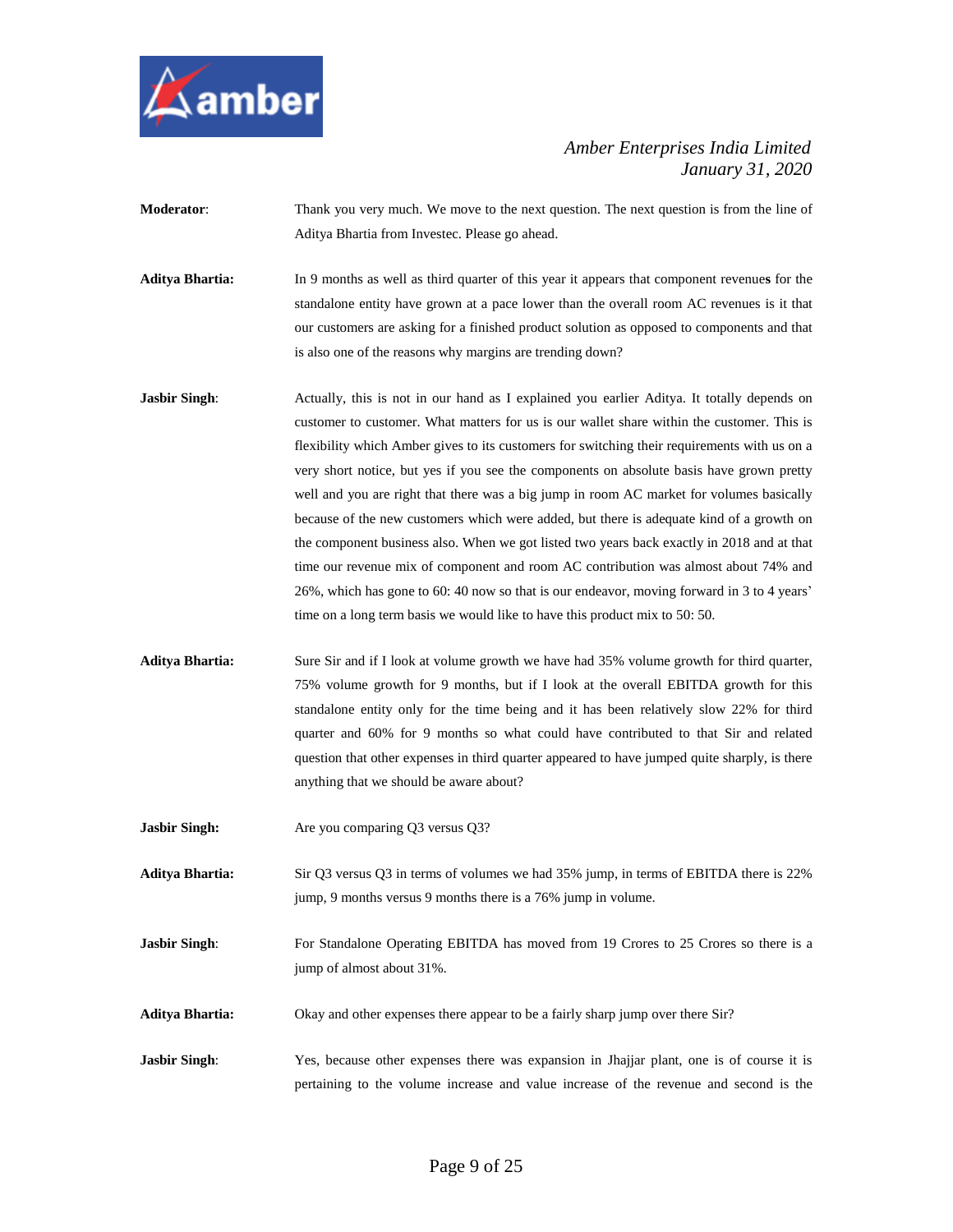

expansion of Jhajjar plant has not reached to the optimum level whereas the expenses have come up, so that is the reason why slight increase in other expenses has been shown.

- **Aditya Bhartia:** My last question is on procurement in IDUs in India what percentage of IDUs may still be getting imported currently and where did this number stand some three or four years back?
- **Jasbir Singh:** As per our estimate, this number is right now in tune of about 20% to 25% of IDUs are still being imported, this number used to be about 40% earlier.
- **Aditya Bhartia:** And remaining 75% that are getting manufactured in India is it fair to assume that a fairly large chunk almost 50% would be getting manufactured by Amber?
- **Jasbir Singh:** No, that will be very wrong statement to make here because yes we do, we are one of the major suppliers of IDUs, but customers like LG who has their own factories they do not outsource, they manufacture IDU in house, but we are supplying components for IDU to those factories, like Panasonic also have a plant in Jhajjar where couple of models they are manufacturing themselves and some IDU models are done by us, so for the models done by them we are supplying them injection molding component and another component.
- **Aditya Bhartia:** Understood Sir. Thank you so much.
- **Moderator**: Thank you. The next question is from the line of Nirav Vasa from Anand Rathi. Please go ahead.
- **Nirav Vasa:** Can you please help me with the order backlog and order inflow that was in Sidwal?
- **Jasbir Singh:** So Sidwal right now we have order outlook of almost about 600 Crores, but order in hand right now as we speak as of today we have close to about 420 odd Crores order book in hand. There are certain tenders, which are getting opened in next 10 days time and hopefully we will be adding some more order book as we move forward in next 10 days time.
- **Nirav Vasa:** Got your point Sir. Sir my other question is pertaining to our air conditioning business**.** In the FY2019 annual report we had stated that we are working on solar powered AC, so any comment on that, can we expect some soft launch of that in the forthcoming season, how is the rapport building up with OEMs in that regard?
- **Jasbir Singh:** So, we have already prepared the model and it is under testing right now. This model are being showcased to the industry, but because of the high cost involved I think there is a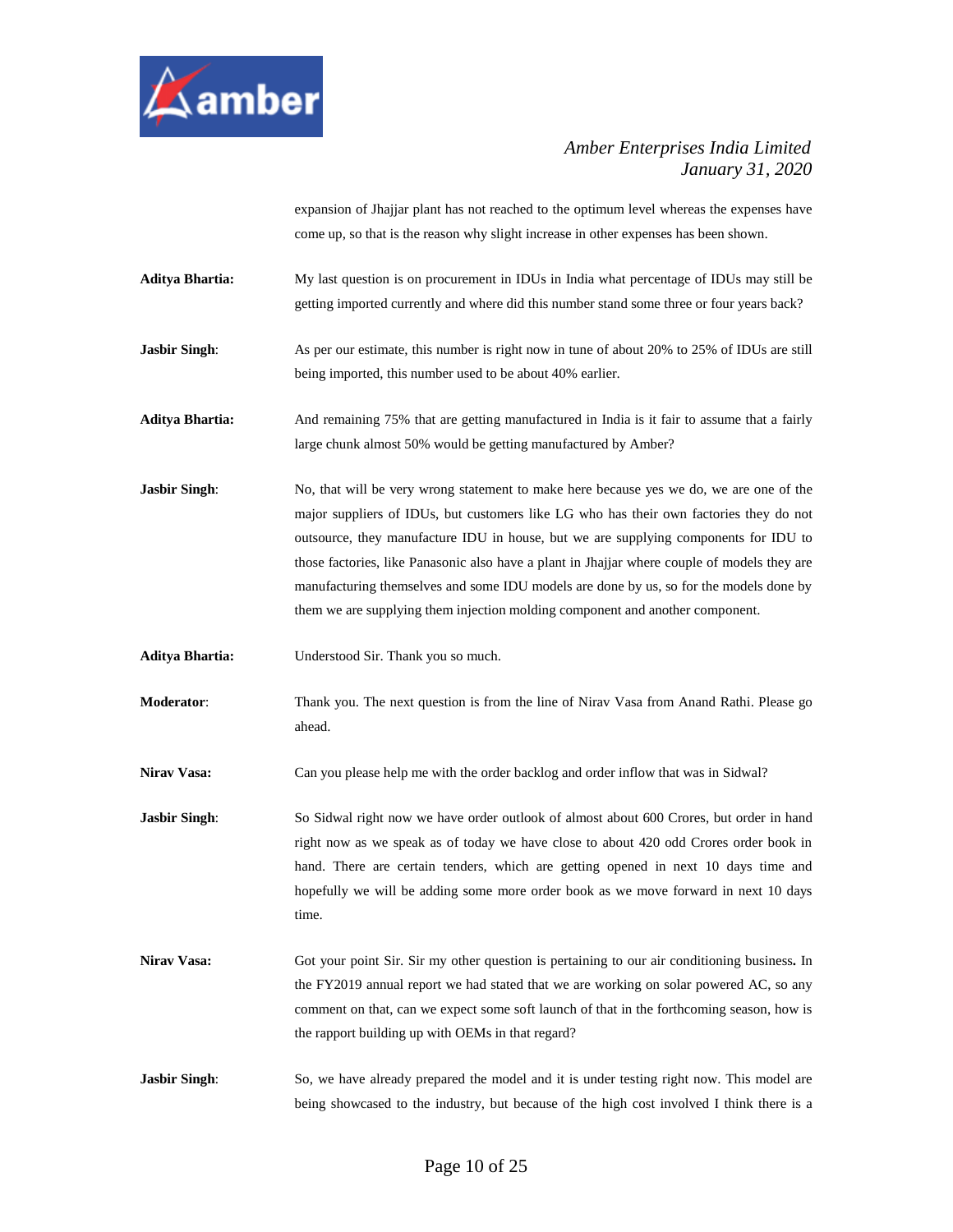

very slight uptick on that side because the it is really difficult to have a solar installation in window case because of the space paucity, but otherwise on the split side the outdoors, which can be fitted on the ground level or in the open they can have that kind of a solution, but the cost goes up, so we are talking to, but the product is ready right now and it is being offered to customers.

- **Nirav Vasa:** So, are the OEMs talking of business after launch of that in the forthcoming season even though I understand every time the new product is launched economies of scale are not visible in the first go itself, so how is the response coming from OEMs, are they talking of launching it?
- **Jasbir Singh:** We see a slowed response on that side because of the high cost involved right now. What we see a good response is in the IOT based solution, which Amber is offering with a layer of artificial intelligence embedded there is a lot of traction in that.
- **Moderator**: Thank you. We move to the next question. The next question is from the line of Naval Seth from Emkay Global. Please go ahead.
- Naval Seth: Thanks a lot for the opportunity Sir. I have two questions. One if you can give Sidwal numbers for first half because if 9 months is 176 crs my implied numbers comes 82 crs for 3Q while you stated 68 crs?
- **Jasbir Singh:** Its 107 Crores for H1FY20.
- **Naval Seth:** Understood. Thank you.

**Jasbir Singh:** 43 Crores was first quarter and for 63.32 is Q2.

**Naval Seth:** Secondly on sir IDU as a product mix is bit getting adverse in last 3 quarters because of increased volume from IDUs now by when you expect because now we would be reaching at a certain scale for IDUs as well we were the late entrant in IDUs as compared to ODU so when you expect margins to converge and this skewness should reduce?

**Jasbir Singh:** Our endeavor is to increase the margins by offering more better product mix, but then it depends on which model is being sold and which models are getting substituted from China because that is the target audience in IDUs where the margins from China still continues at a decent competition from there, so it will vary from time to time. It can go up. We cannot give a kind of timeline here that when it will come up. Right now, we have touched decent volumes but still the built in threshold volume is yet to come so I think in the next two years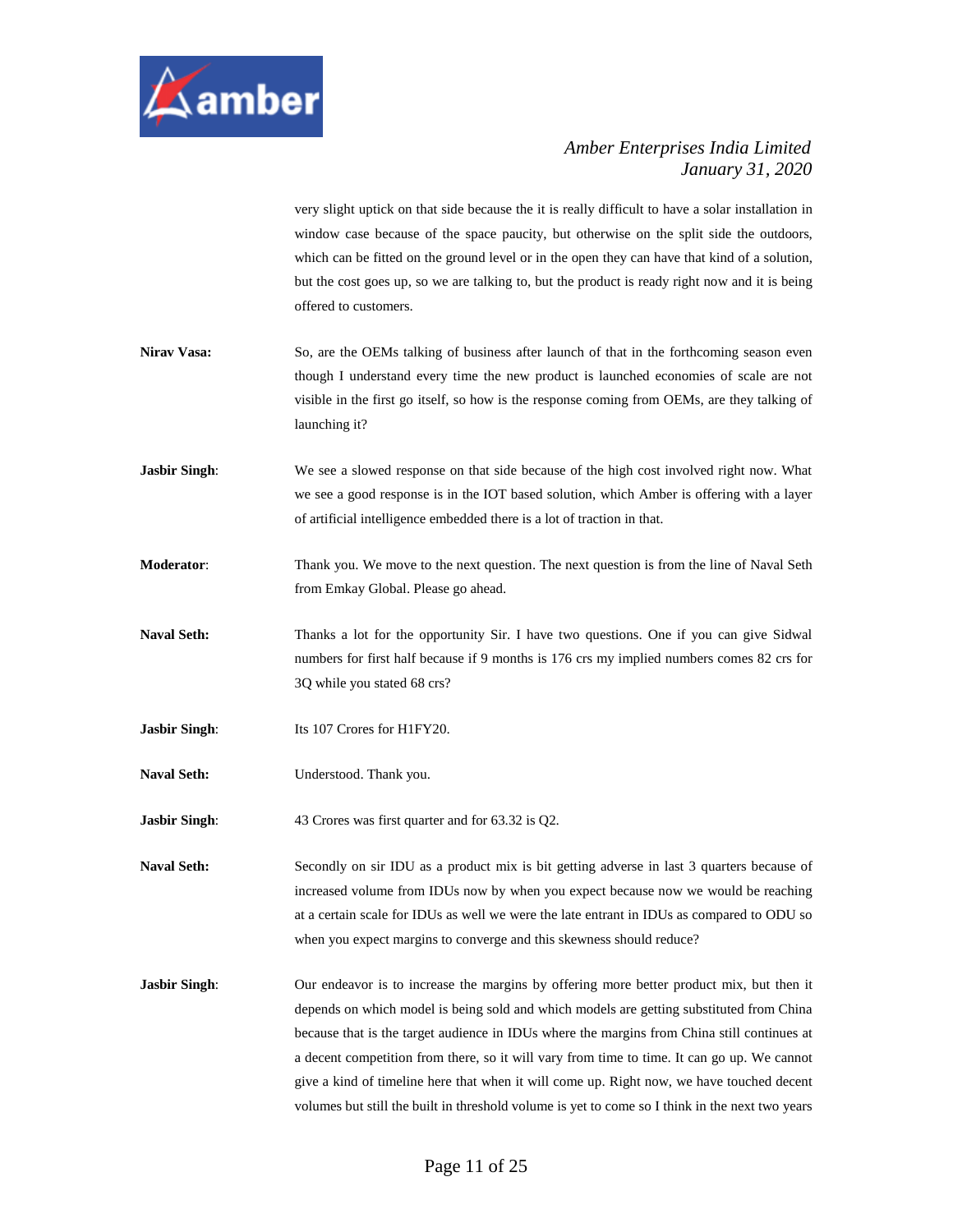

time once the volume crosses about 2 million mark that is the time when we can see a good margin traction positive note on the IDUs front coming in.

- **Naval Seth:** So what is the gap between if not the exact margin between IDUs and ODU but what is the gap in percentage terms both the margins?
- **Jasbir Singh:** It depends in the IDU also we have different margins in different tonnages so if 1 ton margin are separate and 1.5 is separate and 2 ton is separate, but if I have to compare apple to apple 1 ton ODU versus 1 ton IDUs there will difference of about 1% or 1.5%.
- **Naval Seth:** Okay which you think will get converged once you cross 2 million units mark.
- **Jasbir Singh**: That is right.
- **Naval Seth:** Thanks a lot, and all the best Sir.
- **Moderator**: Thank you very much. The next question is from the line of Swati Matha from Comgest Singapore. Please go ahead.
- **Swati Matha:** Just Sir first can you give us an update on your capacity utilization numbers?
- **Jasbir Singh:** Sure Swati., there are two set of capacities we have one is for room AC and second is for components. Components we are standing as we see today we will be at around 65% to 70% range depending on various components and in room ACs we actually calculate capacities not on yearly terms because that is not the right way to look at our company we look at it in the seasonal peak season part. On the peak season, in the assembly lines of room ACs we will be touching about 85% to 95% and on the sub shop room AC we are somewhere about 75% to 80%.
- **Swati Matha:** Sir what does that mean for capex going forward?

**Jasbir Singh:** There is no large requirement of a capex right now as we move froward because whenever we setup a Greenfield facility we do not need large 100 acres land as compared to brands. We setup very small factories and our capex in the greenfield facilities goes as high as to about 100 Crores in the new facilities, but there is no greenfield facility coming up as of now, so we will be talking about a maintenance capex and R&D and some capacity expansion at the tools and dyes level as well as in the sub shop levels.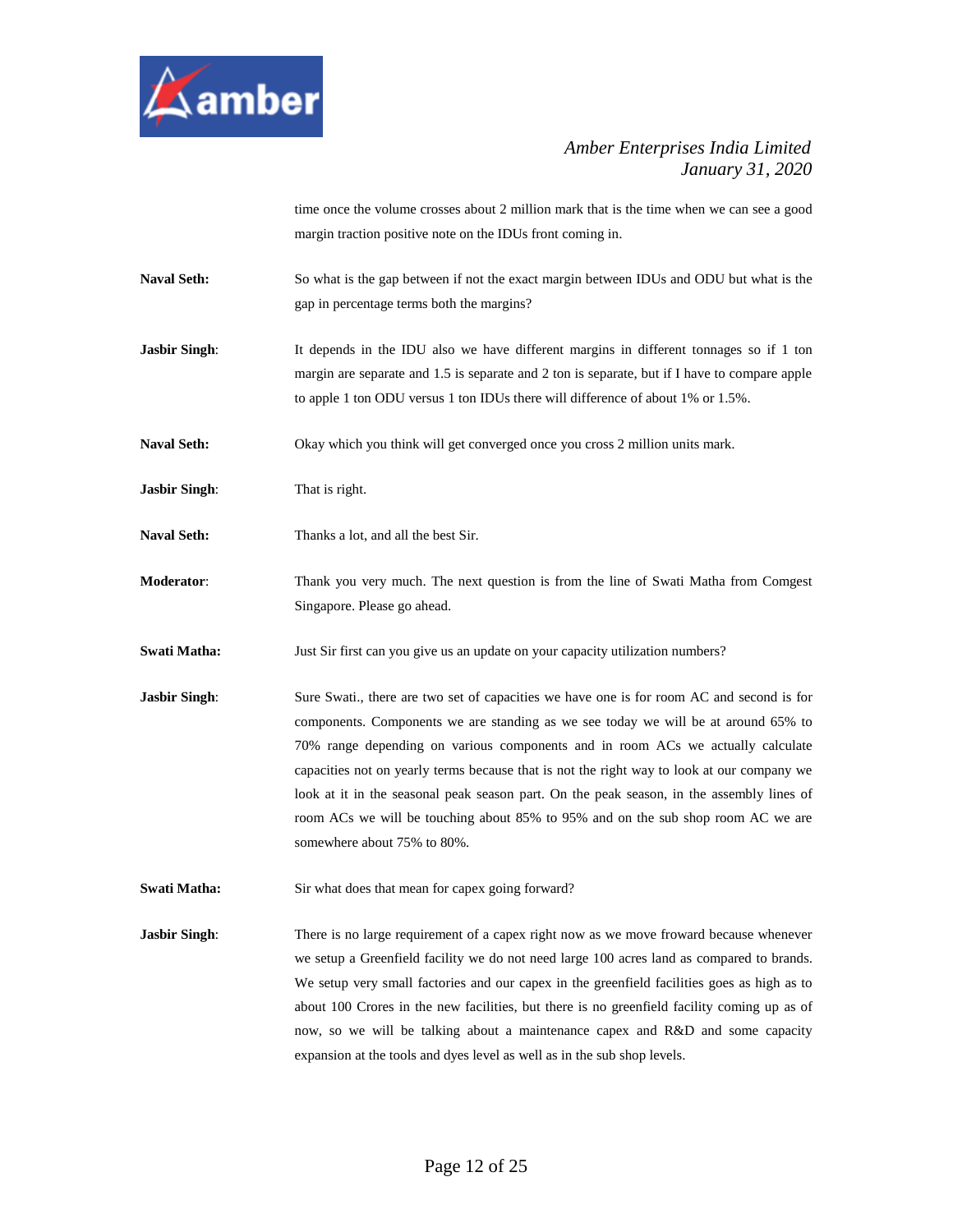

- **Swati Matha:** For the 9 months can you give me the split between AC components and non-AC components?
- **Jasbir Singh:** Out of 40% on the other businesses almost close to about 7-8% is mobile application then remaining 32% is almost 50:50.
- **Swati Matha:** In the non-AC component do you serve customers who are not your customers on the AC front?
- **Jasbir Singh:** Swati we have two sets of customers. One customer is the consumer durable appliance companies like LG, Samsung, Panasonic, Godrej, Whirlpool who are having AC one of their products they sell refrigerator, washing machines, microwave and another product so in the non-AC components, our target audience is other than AC consumer durables component like case liner for refrigerators, extruded sheets for refrigerators, electronic PCBs for refrigerators, some plastic mouldings for refrigerators and washing machine tub assemblies, electronic for tub assemblies, motor for this and then in microwave cavities and water purifier stainless steel tanks, so there is lot of things we do, so this is the non-AC components we have.
- **Moderator**: Thank you. The next question is from the line of Manoj Gori from Equirus Securities. Please go ahead.
- **Manoj Gori:** Again, coming on to the same question so in terms of capacity expansion or capacity utilization currently we have been growing at far healthy pace so going forward what could drive your future growth with no Greenfield expansions coming up?
- **Jasbir Singh:** You see companies who are planning to put up factories in South India, which is right now on a slow burner and some of the companies have put it on hold, we will tag along with them. Whenever we put factories we ensure that there is a customer cluster in that region and with the existing setup we have, in the north India and the western part of India we have ample space with us, but yes the component business growth is coming up with the new components opportunities, which we have recently got and we are entering into new components, which were not being manufactured till now by us in the existing customers and also in the AC front we are launching our commercial AC and adaptable new range by April with our existing customers so that is where the growth is going to come and of course the industry growth is growing plus addition of new customers is also ongoing in room AC as well as in components.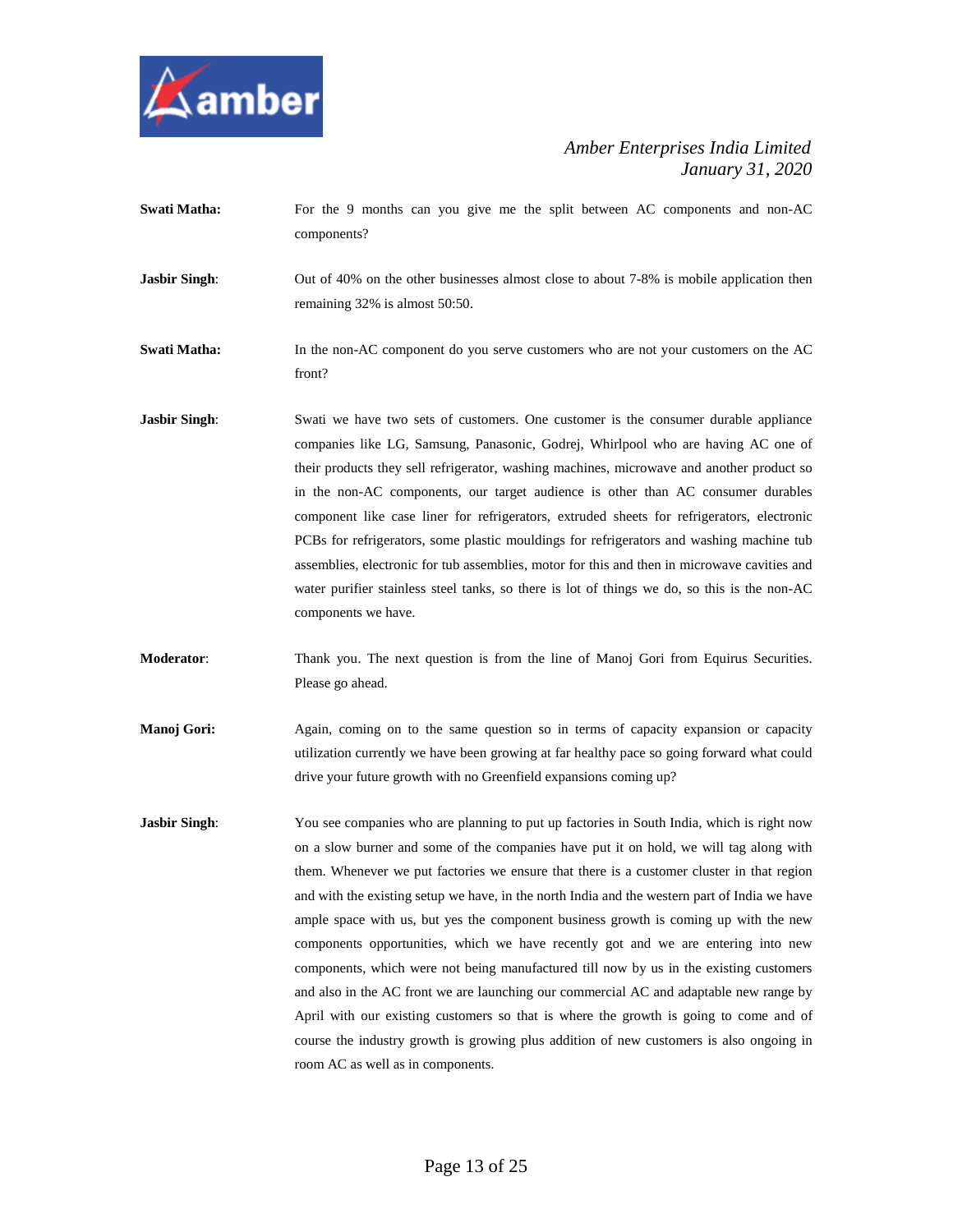

- **Manoj Gori:** Yes, so in this case does our current capacity allow us to target such high growth potential that we see in the market today?
- **Jasbir Singh**: We are endeavoring, we have been endeavoring from last almost a decade to outnumber industry growth and that is what our endeavor is to on the continuous basis and we are hopeful to achieve that in coming years also.
- **Manoj Gori:** I completely agree, when I referred to in terms of your capacity in terms of production capacity, so whether that will support us strong growth numbers looking at it, because we are not going for any aggressive expansion plans?
- **Jasbir Singh:** Yes, it will support because as I told you, components we have capacities with us and in components you do not need large capex to put up with. If we have to put up additional components line there will be additional capex of about 15-20 Crores, depending on work what components we want to grow, so in terms of capex you can do in the existing factories also.
- **Manoj Gori:** Right Sir. Sir that was very helpful. Thanks a lot, and wish you all the best.
- **Moderator**: Thank you. The next question is from the line of Pritesh Chheda from Lucky Investment Managers. Please go ahead.
- **Pritesh Chheda:** First clarification on this 20 lakh unit when you mention, is it IDU plus ODU, so it is one AC or IDU or ODU are counted separately in this?
- **Jasbir Singh:** No, we have always maintained it. In units' terms since beginning so these are units so IDU, ODU, window ACs are accounted separately.
- **Pritesh Chheda:** What will be your market share in the 60 lakhs Indian AC industry now, so what will be your market share for the AC supply?
- **Jasbir Singh:** When we got listed we were at 19% and now we are about 21%.
- **Pritesh Chheda:** If you would include components along with it then what will be our market share?
- **Jasbir Singh:** So, components market share is very hard to predict on the overall level, but what we can tell you is that if Rs.100 is a bill of material out of which 30 goes to compressors, remaining 70 we are present in almost about 60% of the bill of material.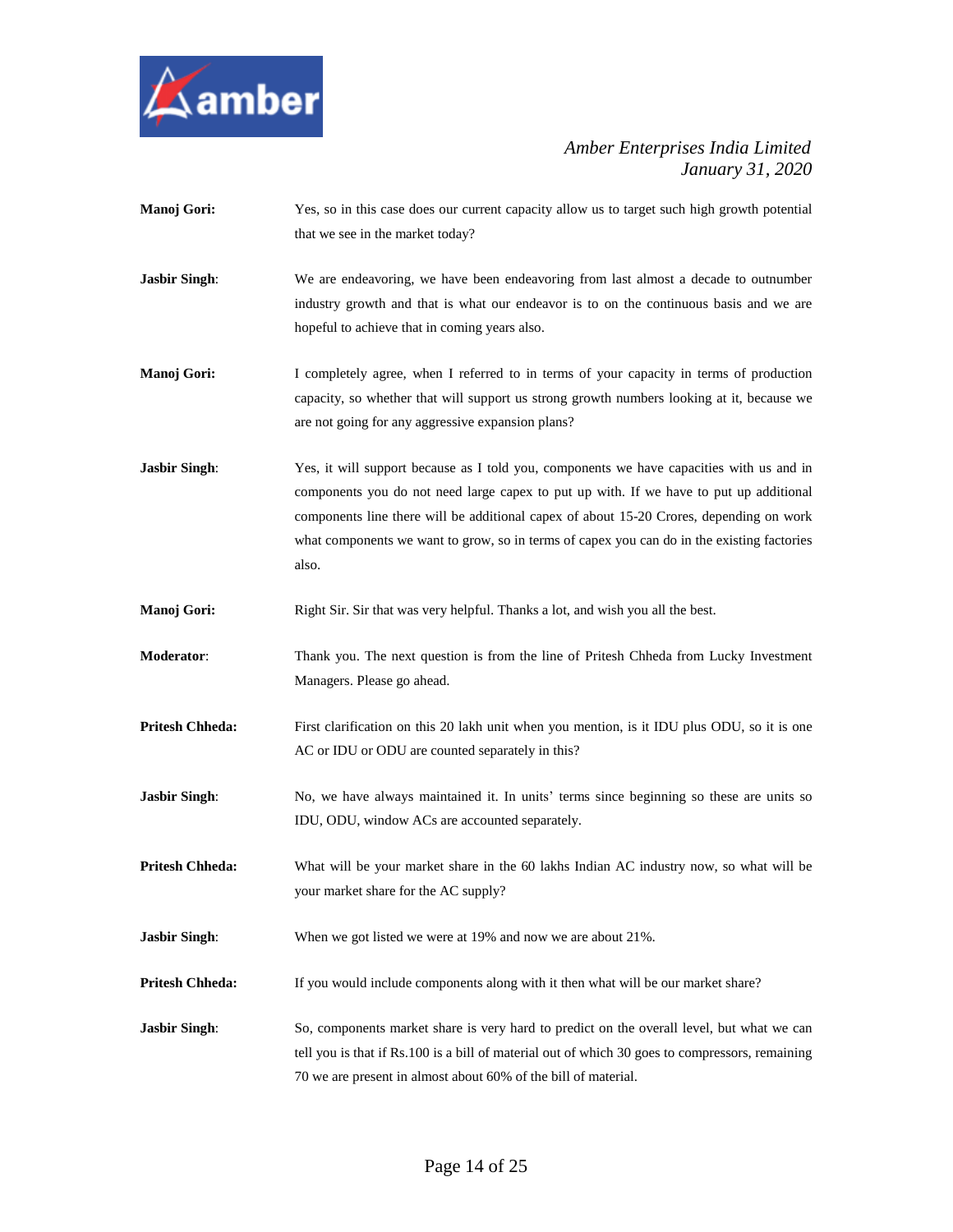

- **Pritesh Chheda:** I will take this question separately. On the volume growth side Sir, we ended 9 months is about 75% in room air conditioner what it should be for 2020 and what it should be for 2021 and in 2021 do you have scope for market share gain?
- **Jasbir Singh:** Well I mean on one side outsourcing market is getting increased so definitely there is a possibility of increasing market share. If we outnumber markets so we are not giving any guidance, the only guidance we have been maintaining to give is that we will outnumber the market so we will try to do that if we are successful in outnumbering the market our market share gradually grows.

**Pritesh Chheda:** I think you gave a comment on tax rate, what will be your tax rate for 2020?

- **Jasbir Singh**: So, we have already mentioned in the call that in Amber standalone business, we still have MAT credit, so we are opting for the old regime of taxation, but in subsidiaries we have come to the new tax regime.
- **Pritesh Chheda:** When I look at your presentation there is tax rate of on consolidated for 9 months the tax rate is some 16%-17%, we are actually below the MAT rate, so is that number or 25% that is the number actually I got confused?
- **Sudhir Goyal:** See as sir has said our standalone Amber tax rate is around 35% and in subsidiaries it is around 25%. Why the tax rate is coming low in 9 months consolidated balance sheet is because there is a deferred tax liability appearing in the books, which are at 35% and since deferred tax liability is being calculated on the future tax rates and in future will be opting for new tax rates so there is a delta of that which is there in the tax amount, negative tax amount is there.
- **Pritesh Chheda:** Next year you will be at a 25% number?

**Sudhir Goyal:** Maximum next to next year. We have analyzed the same that which tax rate is beneficial for the company and then we will decide. Next year is at the end of year we will be able to take a call whether new tax regime is the better option or the old one, but next to next year definitely we will be opting for the new tax regime.

**Pritesh Chheda:** Thank you Sir.

**Moderator**: Thank you. The next question is from the line of Chinmay Gandre from Bharti AXA. Please go ahead.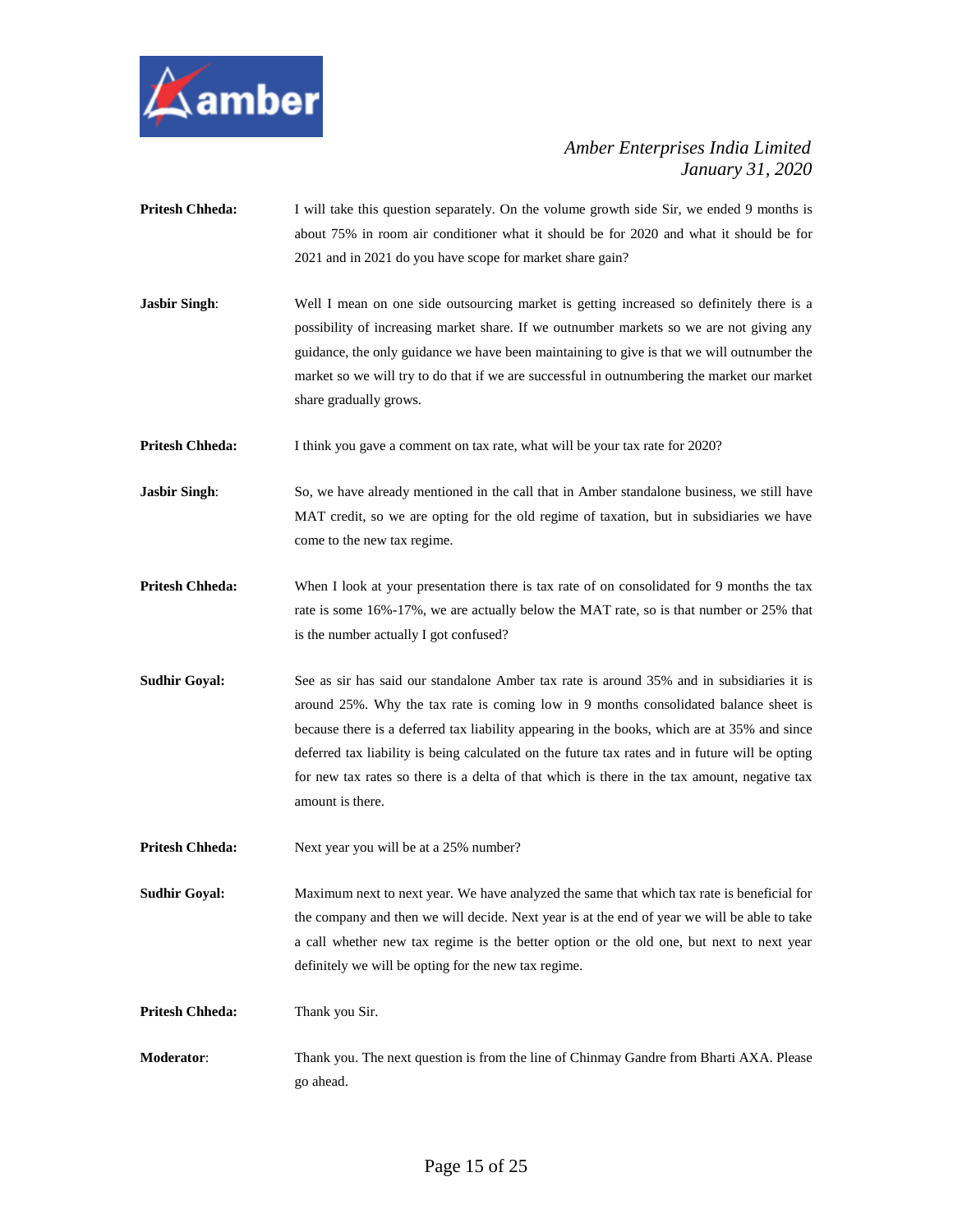

- **Chinmay Gandre:** Sir in terms of the margins of subsidiaries they are quite healthy, so can you share some light on that like Sidwal I can see almost 26%, 27% kind of EBITDA margins so anything on that?
- **Jasbir Singh:** Yes, on a quarter basis it is 26%, on a 9 months basis it is 22%, but this reflects the purchase leverage and certain efficiencies, which Amber has put in after coming in and moving forward we should be in the same range of 21% - 22% in Sidwal.
- **Chinmay Gandre:** Also, the margins or IL Jin and PICL are also quite healthy in terms of around 6.5%, which is also at the upper end of the margin variations that has happened over the quarters, so anything on that?
- **Jasbir Singh**: So, in IL Jin as we had new customers, our margins are going to grow for this. We have travelled the journey from 3% to almost 5.8% right now and we are endeavoring to take it to 6.5% by next financial year. In Ever also we are trying to get new customers and in PICL yes, their exports have kicked up well. In last year we exported only 62,000 motors, we have already done 1 lakh plus motors, which is coming at a good margin and we are targeting new geographies for exports in PICL so we should be seeing a positivity in margins there as well going forward.

**Chinmay Gandre:** So, IL Jin next year we are targeting around 6.5% margins?

**Jasbir Singh:** In the range of 6-6.5%.

**Chinmay Gandre:** 6-6.5% and PICL you are mentioning the margin should be on the upward trajectory.

**Jasbir Singh:** We should be seeing at least 100 bps increase in PICL margins going forward.

**Chinmay Gandre:** Lastly if I understand in terms of the margins in the standalone especially on the gross margin front, so it is largely reflection of the mix, which was more towards the IDU is it fair understanding?

- **Jasbir Singh:** It is a fair understanding yes on a large basis, but it depends on if we sell few of components which are at a greater margin in case those components hold more, the margins can get increase also.
- **Chinmay Gandre:** Directionally in terms of standalone do you guide number?
- **Jasbir Singh:** We see at least 0.5% increase in margins on EBITDA basis going forward.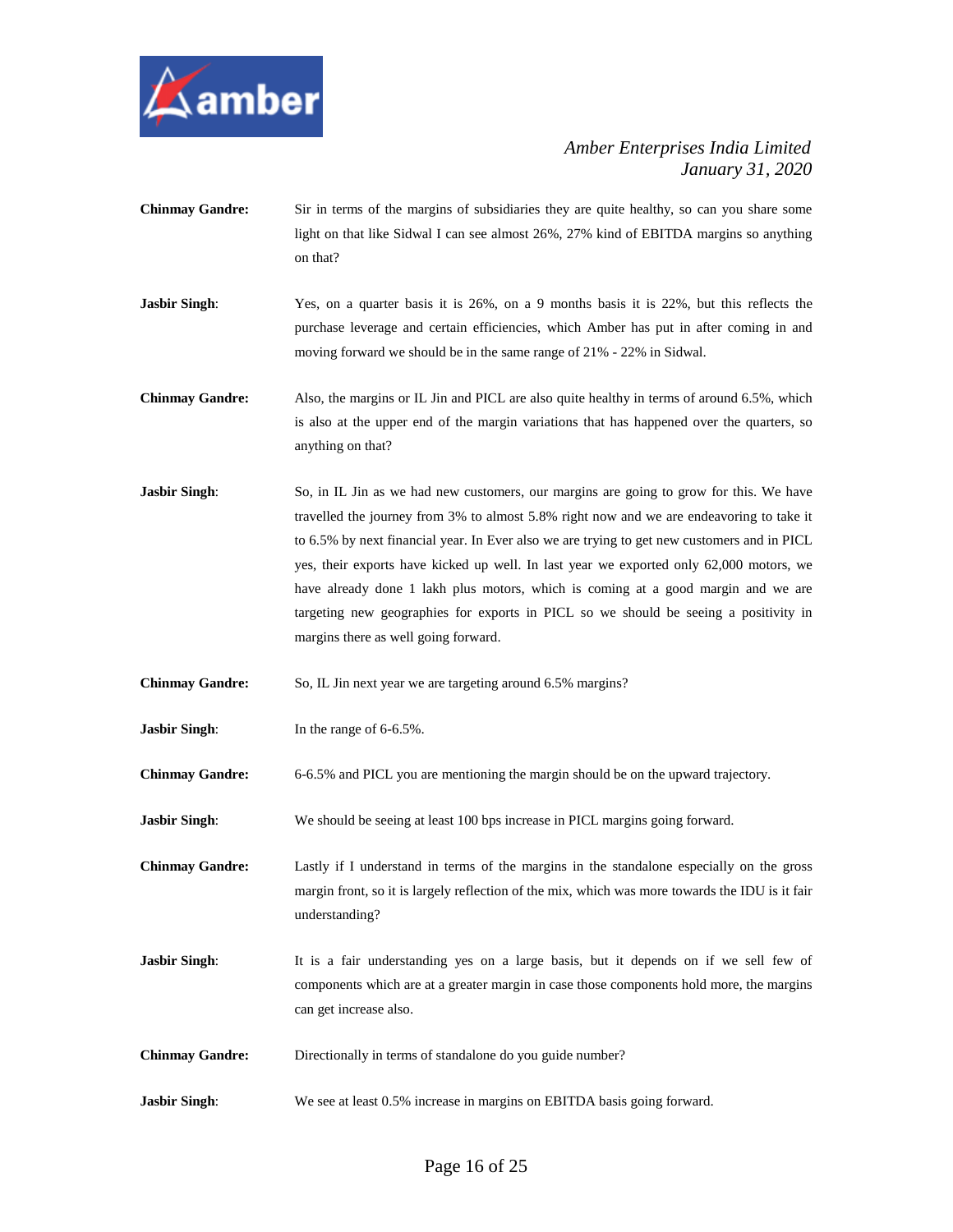

**Chinmay Gandre:** Okay thank you Sir. **Moderator**: Thank you. The next question is from the line of Aditya Sharma from Motilal Oswal AMC. Please go ahead. **Aditya Sharma:** I have one question, so many of these companies are moving to inhouse manufacturing so I just want to understand the cost differential between importing and inhouse manufacturing? **Jasbir Singh:** Well we do not know their own cost and none of our customers share their cost of manufacturing with us, but the business model which Amber has built is we have mitigated the risk whether company insources or outsources if we have a deeper wallet share with them it should not affect us and the market share exchanges between the brands should not affect us, so the largest customer, which Amber today has is LG, which does not outsource air conditioners so we are selling a good amount of components in all their verticals of businesses they have, but I think insources versus China on the brand basis we will not be able to comment on the costing front. **Aditya Sharma:** One more thing, so I guess when everyone is investing heavily on inhouse manufacturing then your wallet share might reduce as the numbers of units you will be supplying will be less and the number of components will be supplying will be more, is that understanding correct? **Jasbir Singh**: It all depends. Actually we have seen that companies they have already have their manufacturing facilities and still they are buying from us, some finished goods also and components also, so there is no fixed thumb rule, which industry follows, every brand has its own strategies and these are governed by board members or maybe CEO levels and we are integrated solution provider when we sit with the customer we talk about the buffet of products so as I told you I have given example of LG, which does not outsource but it is the largest customer we have. So definitely once when we hear a news that somebody is putting up a factory or their own plant we really get excited because their belief on the growth story

of the industry is just in line to what we understand as far as the industry goes, that is why they are putting 500 odd Crores and then there is an opportunity of supplying both finished goods as well as semifinished goods and components to that factory.

**Aditya Sharma:** Sir will LG be the largest customers in finished goods as well?

**Jasbir Singh:** No, we do not supply finished goods to LG. they are the largest customer overall with us and we give only components to them.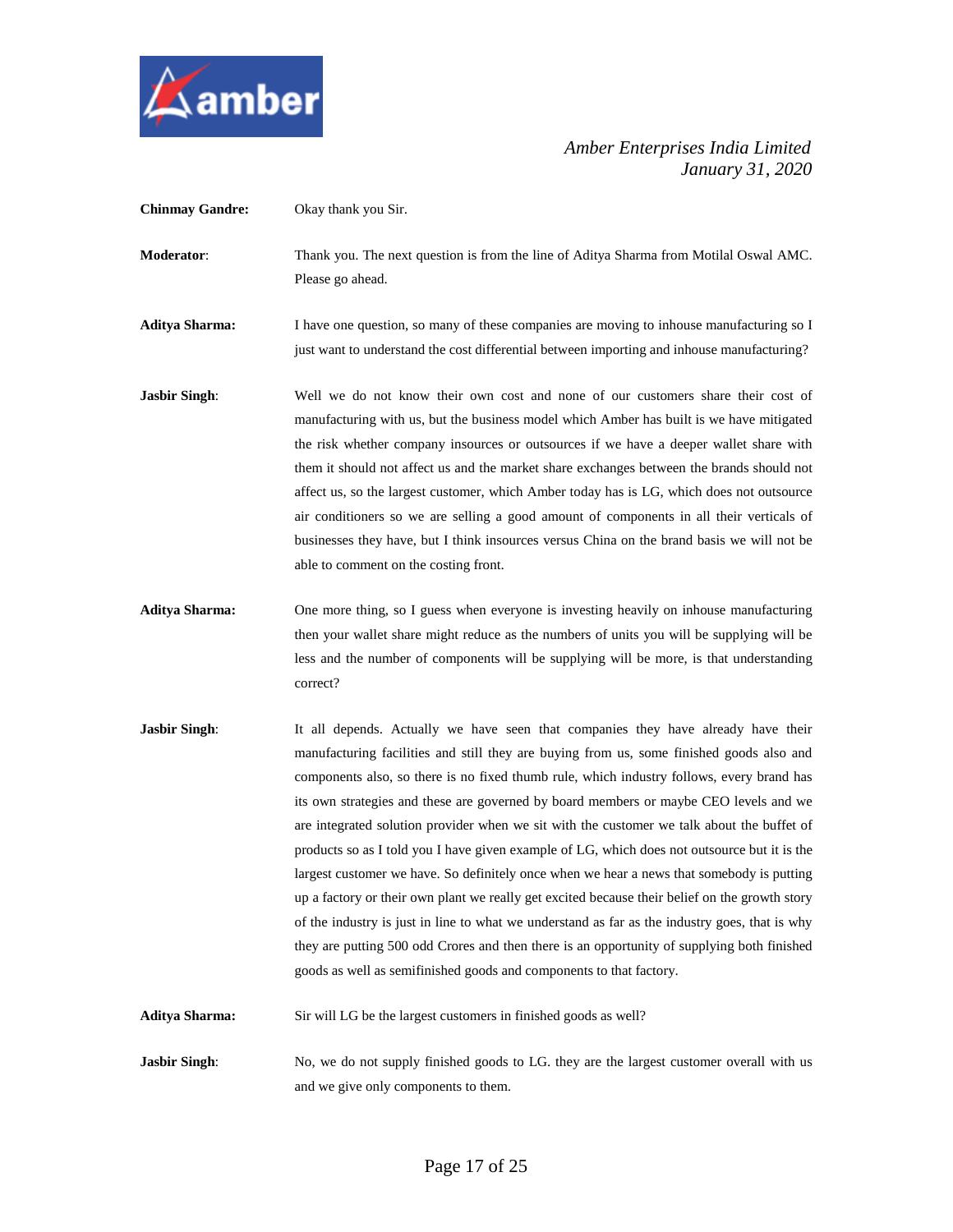

| <b>Aditya Sharma:</b>   | Got it Sir. Thank you.                                                                                                                                                                                                                                                                                                                                                                                                                                                                                                                 |
|-------------------------|----------------------------------------------------------------------------------------------------------------------------------------------------------------------------------------------------------------------------------------------------------------------------------------------------------------------------------------------------------------------------------------------------------------------------------------------------------------------------------------------------------------------------------------|
| Moderator:              | Thank you. The next question is from the line of Yogansh Jeswani from Maple Value Fund.<br>Please go ahead.                                                                                                                                                                                                                                                                                                                                                                                                                            |
| <b>Yogansh Jeswani:</b> | Sir we would like to understand what is the opportunity size for our products in the indoor<br>AC and the outdoor AC market?                                                                                                                                                                                                                                                                                                                                                                                                           |
| <b>Jasbir Singh:</b>    | On one side if you see the outsourcing concept has evolved from 16% about 6 years back to<br>close to about 38% now and as per Frost & Sullivan report. There is likelihood that this<br>number will touch to 52% by 2022 or 2023 so that is one growth opportunity, which we are<br>looking at and then we are also launching new products like cassette air conditioners and<br>commercial ACs plus ductable models, larger tonnages models are being launched by<br>Amber, which we again see as a large opportunity going forward. |
| <b>Yogansh Jeswani:</b> | As we can see in the market, the AC market itself is not really growing at a very fast rate,<br>but we are increasing revenue more than like 25% CAGR how are we able to do that?                                                                                                                                                                                                                                                                                                                                                      |
| <b>Jasbir Singh:</b>    | We have been working on 3-4 strategies, one we keep on adding new customers, second,<br>we try to increase wallet share within the existing customers for example our association<br>starts by supplying 1 ton to a customer, next year our endeavor would be to supply 1.5<br>tonne and 2 tonne air conditioners also to them and then also some components also. Then<br>there is import substitution which is happening, which is also helping us, so these are all 3-4<br>factors where we are working on.                         |
| <b>Yogansh Jeswani:</b> | Right and are we confident that we will be able to maintain this growth rate going ahead for<br>the next 3-4 years?                                                                                                                                                                                                                                                                                                                                                                                                                    |
| <b>Jasbir Singh:</b>    | We will not give any guidance here what we would like to guide is that we will outnumber<br>the industry volumes. I think we will try to maintain that.                                                                                                                                                                                                                                                                                                                                                                                |
| <b>Yogansh Jeswani:</b> | Okay that is great Sir. Thank you so much.                                                                                                                                                                                                                                                                                                                                                                                                                                                                                             |
| Moderator:              | Thank you. The next question is from the line of Tejas Sheth from Nippon India MF. Please<br>go ahead.                                                                                                                                                                                                                                                                                                                                                                                                                                 |
| <b>Tejas Sheth:</b>     | One is that lock down date extends beyond 10th February is there any alternative plan<br>which we are working on considering that we are at the peak of summer feeding market that<br>is my first question, second when you meet lot of brand companies they say that because of                                                                                                                                                                                                                                                       |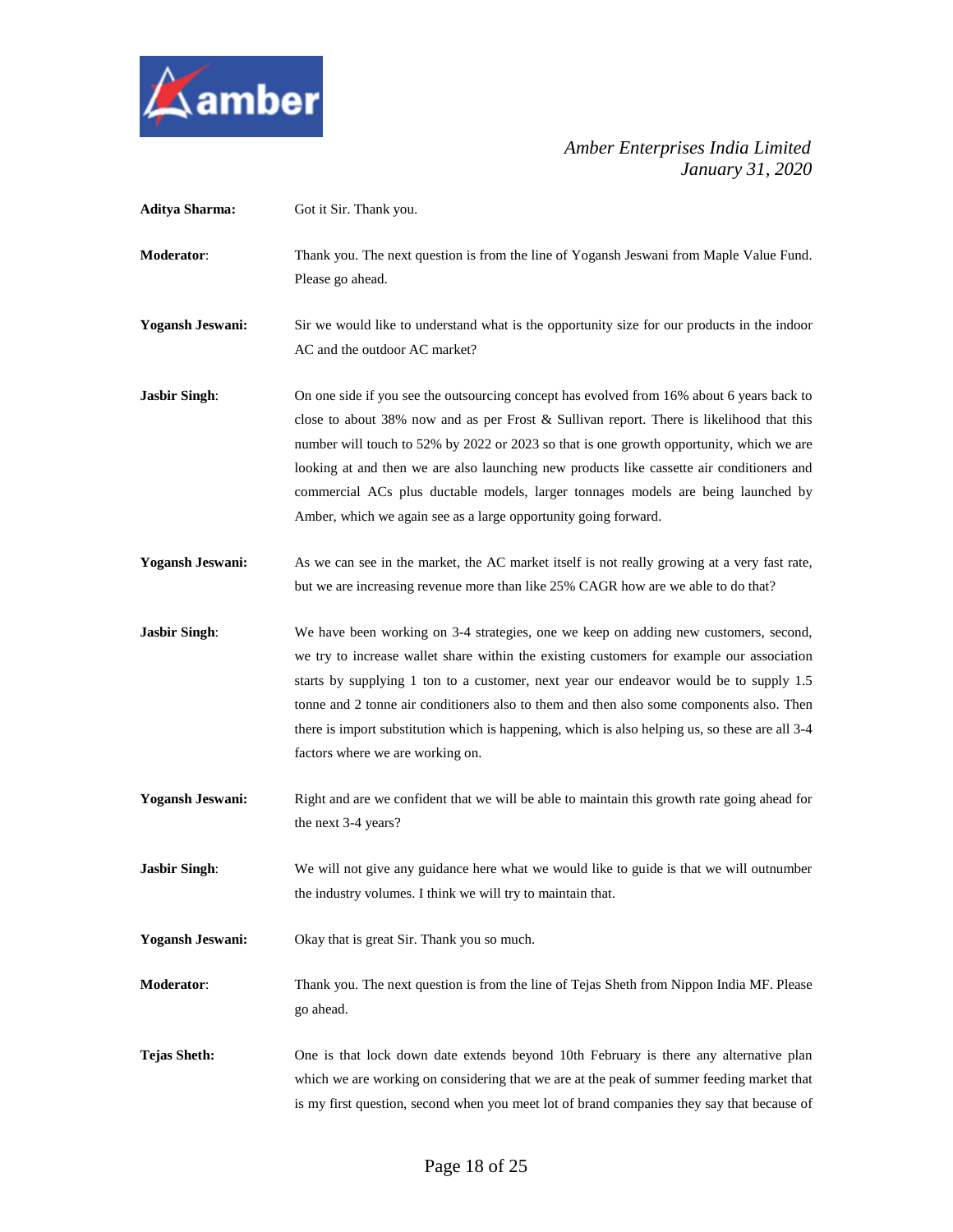

oversupply in China because of that domestic slowdown there the AC imports pricing has been quite favorable vis-à-vis outsourcing in India. I would just like to understand how cheaper would that be or what kind of delta which they will be gaining over Amber's pricing?

**Jasbir Singh**: So, the first question to address if the timeline gets extended, we will definitely be impacted, but, Just on a short notice, alternatives can be made, some of the components will not be impacted because largely sourcing is from inside India only, but whereas the finished goods will be impacted. Our subsidiaries will not be impacted, but Amber's room AC business will be impacted. The other you ask the other question can you please repeat it?

**Sudhir Goyal:** Oversupply of AC.

- **Jasbir Singh**: Yes, you are right. China keeps on twisting their strategies also as tariff barriers were increased, China increased their export incentives as well as they had appreciated their currency to adjust the increase of 10%, so China yes they have, extra inventories today which is largely because of the trade barriers but in the past also we have seen when Amber's growth story has been largely in the tariff barrier part when 10% barrier because 20% barrier has been imposed just this February, so this is a large voluminous product, maybe yes, I mean some companies can shift to China. They are not in all the models and it is a voluminous product, there is a new energy rating coming in next year. Again, there will be a problem for imports on that front and I believe Indian government is also looking this product very cautiously in case of any import surge is there, they will definitely act on that.
- **Tejas Sheth:** Okay fine. Thank you very much.

**Moderator**: Thank you. The next question is from the line of Abhishek from DSP. Please go ahead.

**Abhishek:** Sir any expectation from the union budget tomorrow in terms of any increase in import due to anything?

**Jasbir Singh**: Well, I mean there has been media news which we have been hearing. Government has been taking lot of data and we have supplied lot of data to DIPP. I do not know what decision will come tomorrow. There is a chance of increase in custom duty but we are not looking at it very anxiously, so it will be positive if that happens.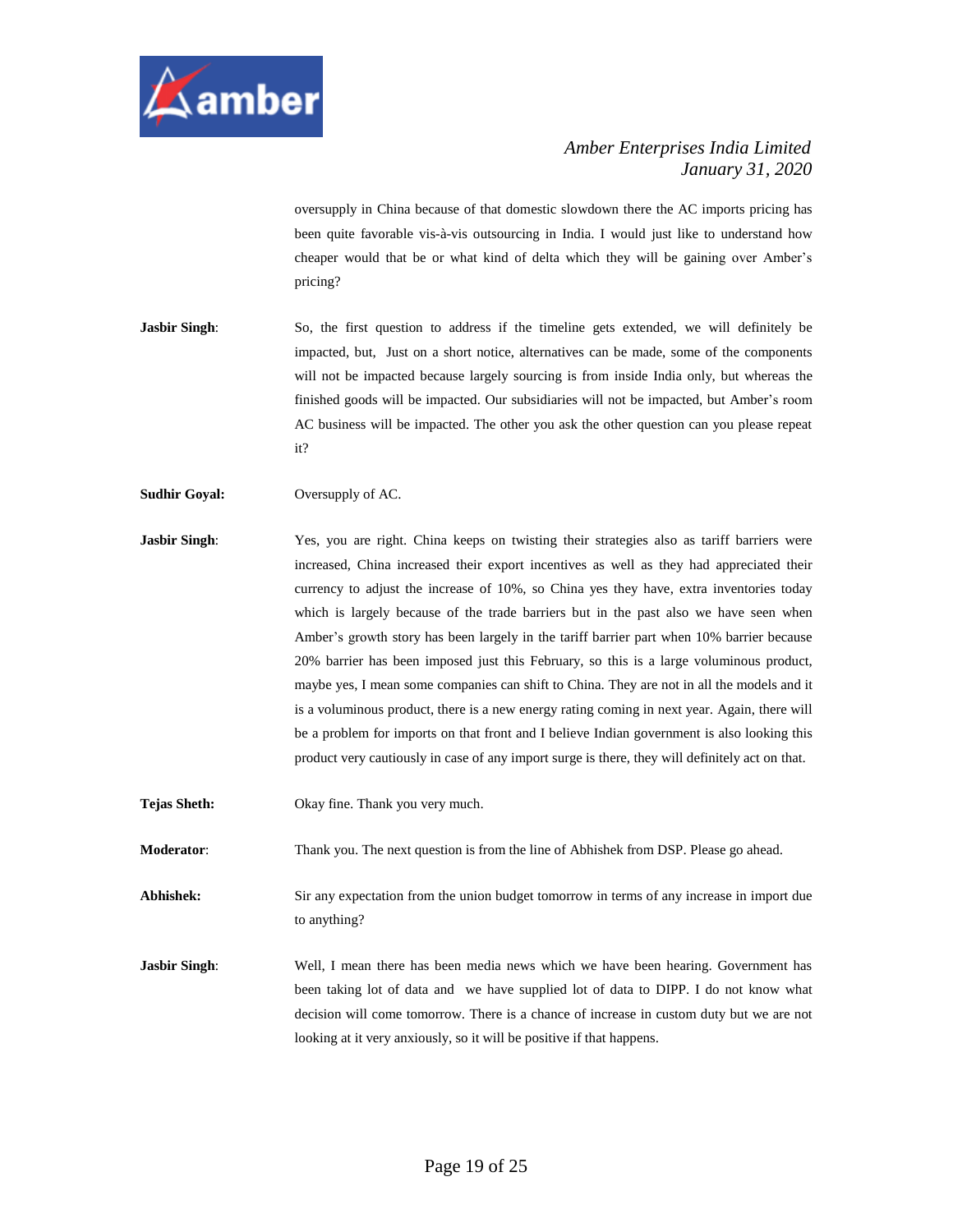

- Abhishek: If you can just help me with what is the import duty differential so if we were to manufacture an IDU, ODU in India versus import what will be the adjusted for the currency depreciation that we have seen now, what will be the cost differential now for an OEM?
- **Jasbir Singh**: In window and outdoor unit, India still remains very competitive. There is a large delta of close to about Rs.800 to Rs.900. On some models it is to Rs.1500 also. In indoor units, with the change in the export incentives by China government they are almost at par with what India can procure or manufacture here, so it depends on strategy of customer whether they want to bring in and on a lead time of 90 days with just 400 pieces coming in one containers in different energy labeling norms getting change, it is very complex situation to import but yes on indoor we still have to work on the costing front.
- **Abhishek:** In terms of the India business also are you seeing some amount of reduction or decline in the competitive intensity with some of the smaller players, where you are seeing that kind of phenomena also happening and that is also helping to increase market share in the overall outsourcing basket itself?
- **Jasbir Singh:** Yes there has been a change in the landscape and the local competition like LEEL got into NCLT and their factories got close so definitely that changed the whole landscape, but yes the smaller players they do not have that large bandwidth of R&D capabilities as well as the capex, which is required and with Amber's 15 plants it becomes very unique company to offer solutions in different geographies in the different components sector, so that is improving, the competition level locally is reducing and improving our capabilities.

Abhishek: Thank you so much for answering my questions and all the best.

**Moderator**: Thank you. The next question is from the line of Ravi Swaminathan from Spark Capital. Please go ahead.

**Ravi Swaminathan:** One is regarding the south plant that you had told you have been hitting. You had told that there is some deferment given the fact that Blue Star has setup, Voltas is also in the process, Daikin is also thinking about setting it up, we can go slightly ahead of the time and setup a facility there, we have sufficient number of customers now, that Samsung is also there so?

**Jasbir Singh**: Well we do not want to move to a new location where we keep on waiting for new opportunities. We put up a factory in just 5-6 month's time the Greenfield facility, we have done it in the past so we are observing and keeping a very strong watch on the moment as we see that the construction starts happening we will definitely move towards south.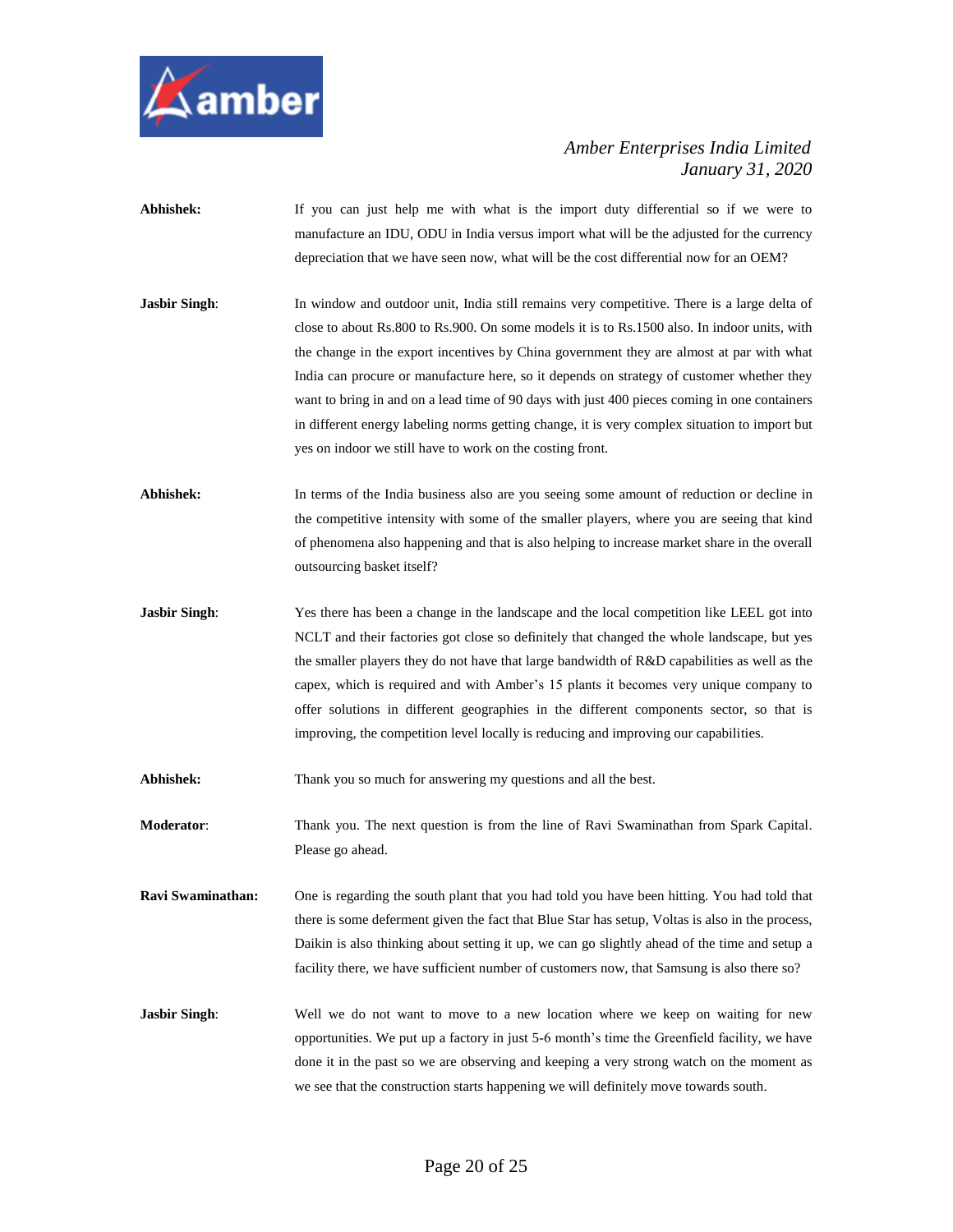

- **Ravi Swaminathan:** Got it Sir and if you could give the indoor, outdoor and window volume for this quarter it will be really helpful Sir?
- **Jasbir Singh:** Well Ravi we would like to avoid that, in past we have seen that few of our customers tried to negotiate by taking our numbers with us so as a management we have decided not to disclose the number. We have given you the full volume number of 20 lakhs plus what we have given as compared to last year 11 lakhs.

**Ravi Swaminathan:** PAT margin of IL Jin, Ever and Sidwal this quarter how much?

**Jasbir Singh:** So, in Q3 in Sidwal the PAT was Rs.12.5 Crores. For IL Jin it is Rs. 1.76 crs. For Ever it is Rs. 23 lakhs and for PICL we are at Rs. 32 lakhs.

- **Ravi Swaminathan:** Yes thanks.
- **Moderator**: Thank you. The next question is from the line of Amber Singhania from AMSEC. Please go ahead.
- **Amar Singhania:** Sir when I compare your standalone and consolidated revenue there is roughly around 59 Crores of intersegment sale, which is getting knocked off, sir just wanted to understand out of roughly 2,000 Crores of revenue in standalone we do not procure component from our subsidiaries beyond Rs. 60 Crores as such or where exactly is this?
- **Jasbir Singh:** Like Sidwal does not supply anything to Amber and it is a different mobile application space then we do procure. Amber procures motors from PICL to a tune of almost about close to 22% of requirements and remaining we also import and IL Jin and Ever it is under development right now. It will take another 6 more months for Amber to give approval on the reliability cycle of the new inverter PCB boards developed by R&D of IL Jin and then it will start moving forward.
- **Amar Singhania:** Sir right now like it is just roughly 3% of the revenue which we procure inhouse, once these approvals are in place where this number could go up to?

**Jasbir Singh:** It will not substantially add up. I think it can go to maximum 10% or so of the whole consolidated basis.

**Amar Singhania:** Are you planning to do any backward integration for the AC components other than these 4 subsidiaries, which we have because there is still a huge scope of backward integration further on?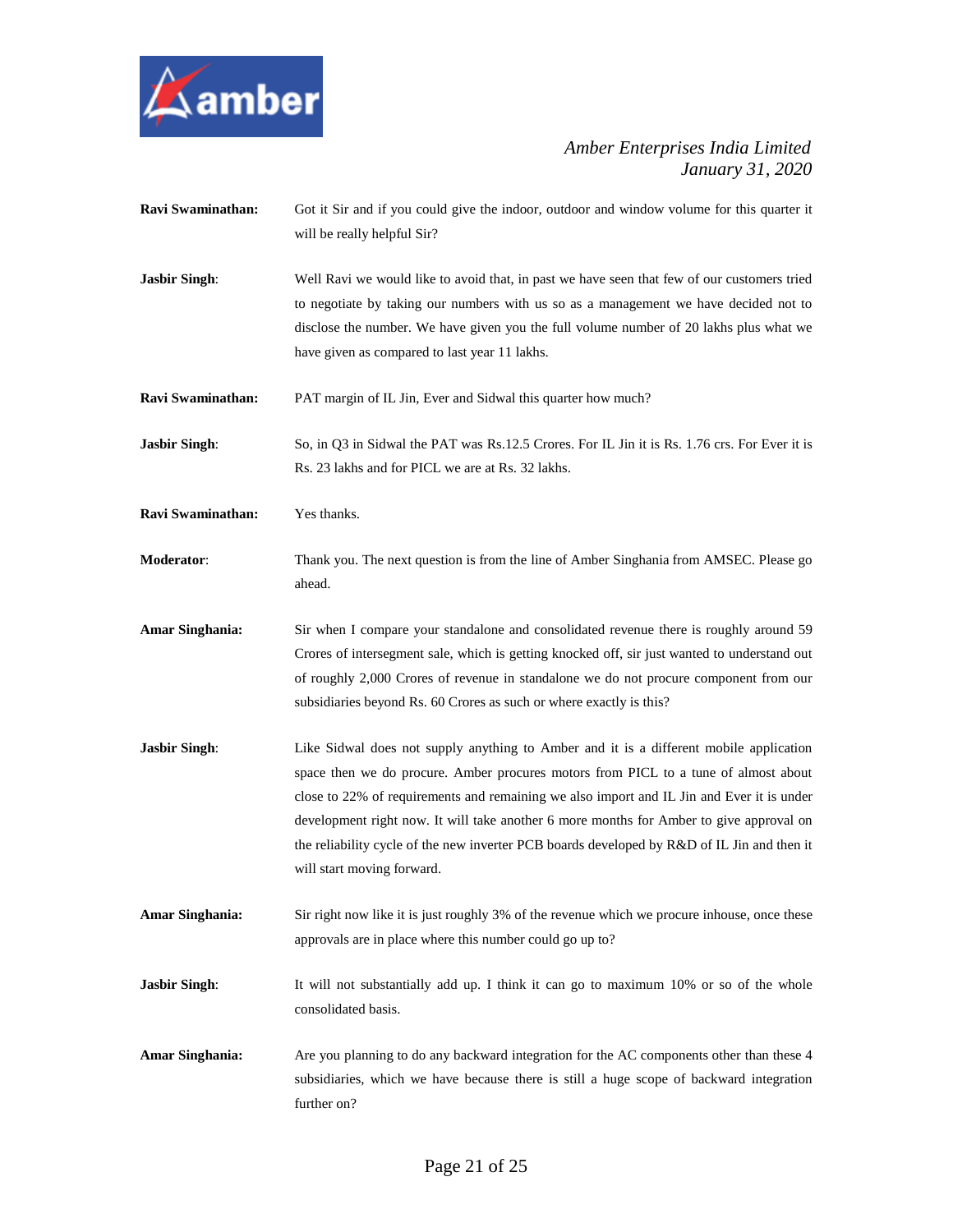

- **Jasbir Singh:** We are planning to get into further components, few of our customers have asked us to start the feasibility report of the wiring harness business as well as cross flow fans and another injection molding business which we are right now looking at.
- **Amar Singhania:** Lastly if you can give some guidance about the capex for this year and next year?
- **Jasbir Singh**: So, this year capex on a consolidated basis including our subsidiaries, all subsidiaries we have already done a capex of 96 Crores, which involve about 35 Crores of maintenance capex and close to about 20 odd Crores of R&D and remaining are other capex in the subsidiaries as well as in Amber. We look towards maintaining a capex of about 120 odd Crores in this financial year.
- **Amar Singhania:** Okay similar capex will be there in next year as well?
- **Jasbir Singh:** No next year it will be less than this because we do not have anything. In case we do not put up facility in south then definitely it will be much less than the capex.
- **Amar Singhania:** Thank you Sir.
- **Moderator**: Thank you. The next question is from the line of Shrinidhi Karlekar from HSBC. Please go ahead.
- **Shrinidhi Karlekar:** Sir I just want to better understand your inverter controller capabilities so we have done some arrangement with Infineon and Bisquare , I just want to understand what it is really different with two different companies and the next one is Sir how big is this opportunity if you go by something like 2.5 million annual inventor ACs are ballpark sold in India how much of the invertor controller could be manufactured by brand or some other vendors in India or how much is procured outside of India and if you can help with the big players, which are in this industry that would be really helpful?
- **Jasbir Singh:** So, on our association with Bisquare and Infineon, Infineon is actually a chip manufacturer and Bisquare is a design house. With Bisquare, we have already launched the inverter PCB board with few of our customers and the Infineon chip card is under development which will be launched very soon for further customers. The whole opportunity is quite big. This almost 55% industry today inverter air conditioners and the inverter PCB board are the larger component after compressor in the whole bill of material scheme of things, this cost you around 3,200 to 3,500 varying from tonnages and if the industry further graduates. Right now, large inverter PCB board is being imported and there are only two more suppliers in the country, which are supplying these boards, one is Diamond which is doing,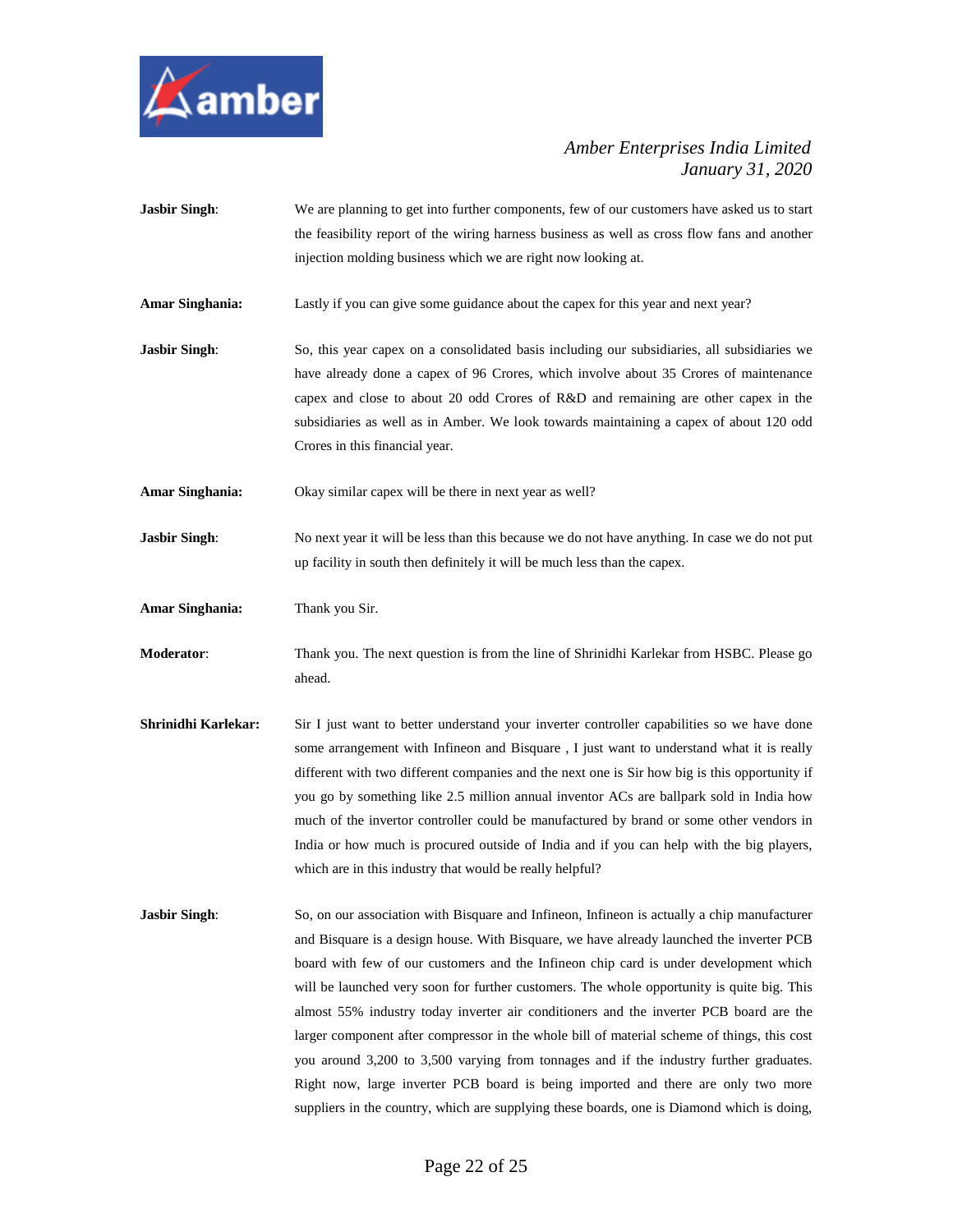

it is a Japanese company to which certain boards are being supplied by Dixon also and IL Jin is one of the largest, which is already supplying to LG and other players right now. So, there is lot of opportunities because as inverter PCB gets to a positive penetration level, the requirements of this nobody wants to import, everybody is looking forward for a local solution and IL Jin is the first company, which is launching their own product R&D done in Made in India product very soon.

**Shrinidhi Karlekar:** That would be ODM right. OEM is already there, is that my understanding?

**Jasbir Singh**: That is right.

**Shrinidhi Karlekar:** Is it fair to say that like for other components such as wiring harness and cross flow fan, are you getting similar interest from your existing clients to improve your capabilities in this critical component or it is more of on your own that you are trying first?

**Jasbir Singh**: No, largely we have been getting feedback from customers because Amber has always addressed their pain areas so these are some of the components where very small companies are involved, they want a larger organized sector to supply to them and that is where the opportunity is looking for Amber right now.

**Moderator:** Thank you. The next question is from the line of Pankaj Bobade from Axis Securities. Please go ahead.

- **Pankaj Bobade:** Thank you for taking my question and congrats on reporting excellent set of numbers. You talked about import substitution opportunity starting from FY2020 and FY2022 onwards so just wanted to understand about the quantum or opportunity in maybe volume or value terms. Also, you mentioned that in the bill of materials we are supplying around 60% other than the compressor, any plan for getting into technology intensive components like compressors?
- **Jasbir Singh:** No we do not plan to enter into compressor at the moment because the compressor we already have company called Highly, which has setup a plant here and another plant is being commissioned right now by GMCC, which will be commissioned in this calendar year and it will start production next year onwards, so breakeven point for a compressor plant is about 2 million and market size is quite small right now at 6.5 or 7 million to have those numbers with you and it is a capex intensive plant so rather than that we have already got into a more technology oriented businesses, which is inverter PCB board, which is a highly functional component and the whole energy conservation happens through PCB board that is what we have got into and that is what we are growing right now and we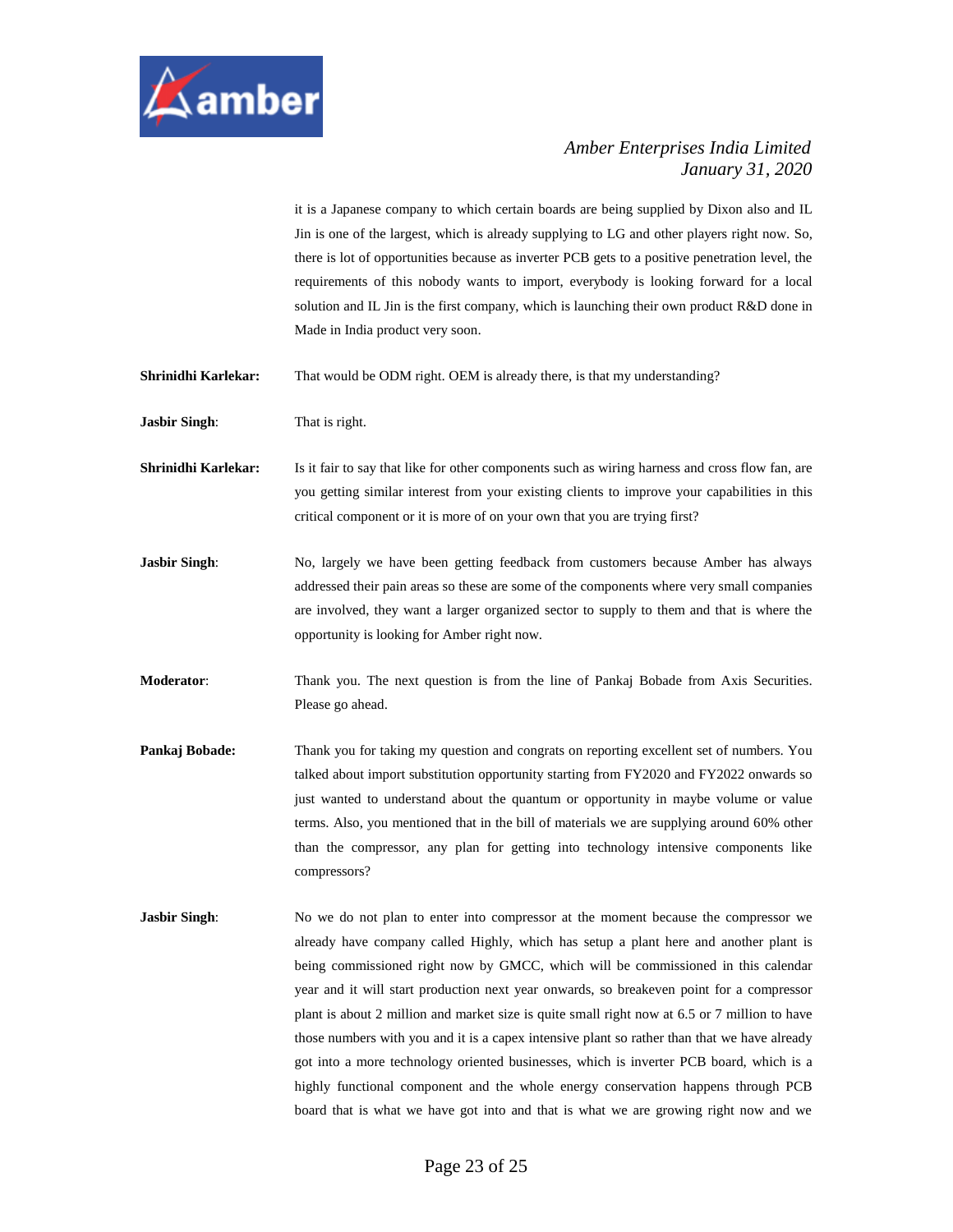

would like to actually bring in more brushless DC motors, more energy efficient motors along with a unique fan solutions for reduced CFM and noise levels in the industry and also our new range of heat exchanges we want to launch with better efficiencies on the cards.

**Pankaj Bobade:** Yes, regarding the import substitution opportunity what would be the volume or value?

- **Jasbir Singh:** See there are two kind of import substitution opportunities, one is in the finished goods which we are already catering too and we are producing new models every year and as we are growing bigger our leverage of cost competitiveness is increasing and that is where big imported opportunities are there. Second import opportunities are in the component space like inverter PCB board is largely being imported, motors still about 70% motors are imported in India, 95% of washing machine motors are being imported in India that is where large substitution can happen, then other small components like slow fans and valves, these wiring harness, these are another part which are coming from China, where we have a large import substitution can happen.
- **Pankaj Bobade:** Thanks a lot Sir.
- **Moderator**: Thank you. The next question is from the line of Rahul Ranade from Goldman Sachs. Please go ahead.
- **Rahul Ranade:** Out of the 120 odd Crores of capex in FY2020 how much would be done in Sidwal?

**Jasbir Singh:** Sidwal will be close to about 5-6 Crores maximum.

- **Rahul Ranade:** Where are we on the working capital days in Sidwal I believe we have kind of rationalized a lot on that so?
- **Jasbir Singh:** We have travelled a journey from 180 days to 93 days in H1, in Q3 we have further brought it down to 84 days.

**Rahul Ranade:** Alright Sir. Thank you.

- **Moderator**: Thank you very much. Due to time constraint, we will take that as the last question. I would now like to hand the conference back to the management team for closing comments.
- **Jasbir Singh:** Thank you everyone for joining us. I hope we have been able to answer all your queries. In case you further require any further details, you may please contact us or our Investor Relations Advisors, Strategic Growth Advisors SGA. Thank you.